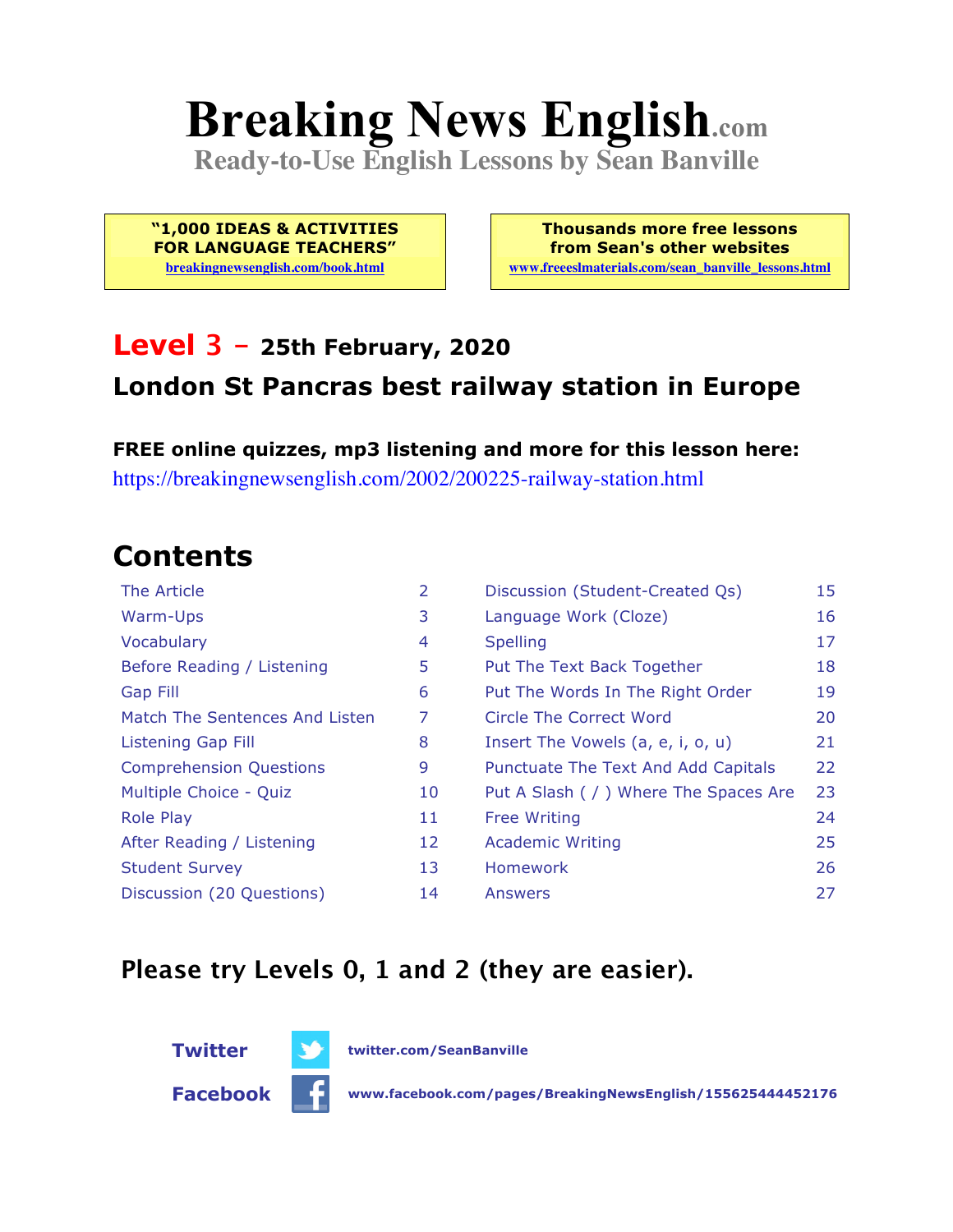### **THE ARTICLE**

From https://breakingnewsenglish.com/2002/200225-railway-station.html

A railway station in London has been named as the best station in Europe for passengers. The station is London St Pancras, which is also called St Pancras International. It is an international station because the Eurostar trains to France, Belgium and Holland start there. St Pancras was chosen as the best railway station in Europe by the Consumer Choice Centre. This organisation asks rail passengers every year about their opinions on different stations in Europe. Passengers answer questions on a survey about accessibility, cleanliness, connectivity, friendliness of staff, and the number of platforms. There is also a question about the number of days station staff went on strike throughout the year.

St Pancras was the only UK station in the top ten. Zurich Central Station was number two and Leipzig Central Station came in third. Five of the top ten stations were in Germany. They were Berlin, Frankfurt, Hamburg, Leipzig and Munich. A spokesman from the Consumer Choice Centre commented on the beauty of St Pancras, which was built in a gothic style and opened in 1868. The spokesman said: "London St Pancras does not just look like a station from another world, it also leads this index as Europe's best railway station." He added: "High points were awarded to the stations that offered great destinations around the continent and also had a healthy mix of shops, restaurants and conveniences."

Sources: https://www.**cityam.com**/london-st-pancras-tops-list-of-europes-best-train-stations/ https://www.**dailymail.co.uk**/travel/travel\_news/article-8024183/The-best-railway-stations-Europe-named-Londons-St-Pancras-International-No1.html https://www.**independent.co.uk**/travel/news-and-advice/europe-best-train-stations-st-pancraslondon-uk-germany-railway-a9344696.html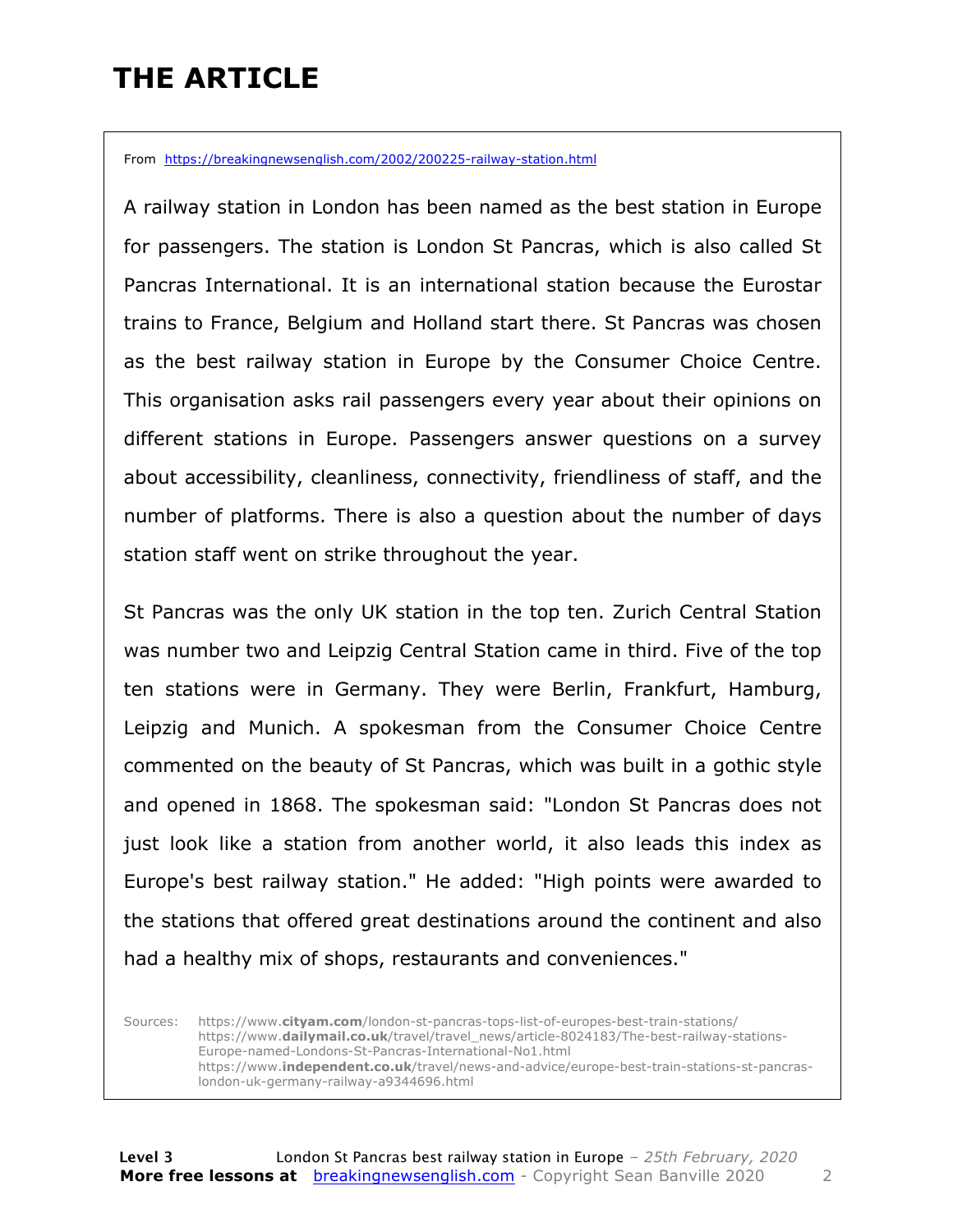**1. RAILWAY STATIONS:** Students walk around the class and talk to other students about railway stations. Change partners often and share your findings.

**2. CHAT:** In pairs / groups, talk about these topics or words from the article. What will the article say about them? What can you say about these words and your life?

London / railway station / international / France / Belgium / Holland / passenger / top ten / consumer / beauty / gothic / destination / continent / shops / restaurants

Have a chat about the topics you liked. Change topics and partners frequently.

**3. RAIL:** Students A **strongly** believe rail is the best way to travel; Students B **strongly** believe it isn't. Change partners again and talk about your conversations.

**4. THE BEST:** What are the best of these things and why? Complete this table with your partner(s). Change partners often and share what you wrote.

|                  | <b>The Best</b> | Why? |
|------------------|-----------------|------|
| Airport          |                 |      |
| Car              |                 |      |
| Shop             |                 |      |
| Website          |                 |      |
| Sightseeing spot |                 |      |
| Colour           |                 |      |

**5. EUROPE:** Spend one minute writing down all of the different words you associate with the word "Europe". Share your words with your partner(s) and talk about them. Together, put the words into different categories.

**6. DESTINATION:** Rank these with your partner. Put the best destination at the top. Change partners often and share your rankings.

- Tokyo
- Sydney
- Rio de Janeiro
- Mexico City
- San Francisco
- London
- Delhi
- Nairobi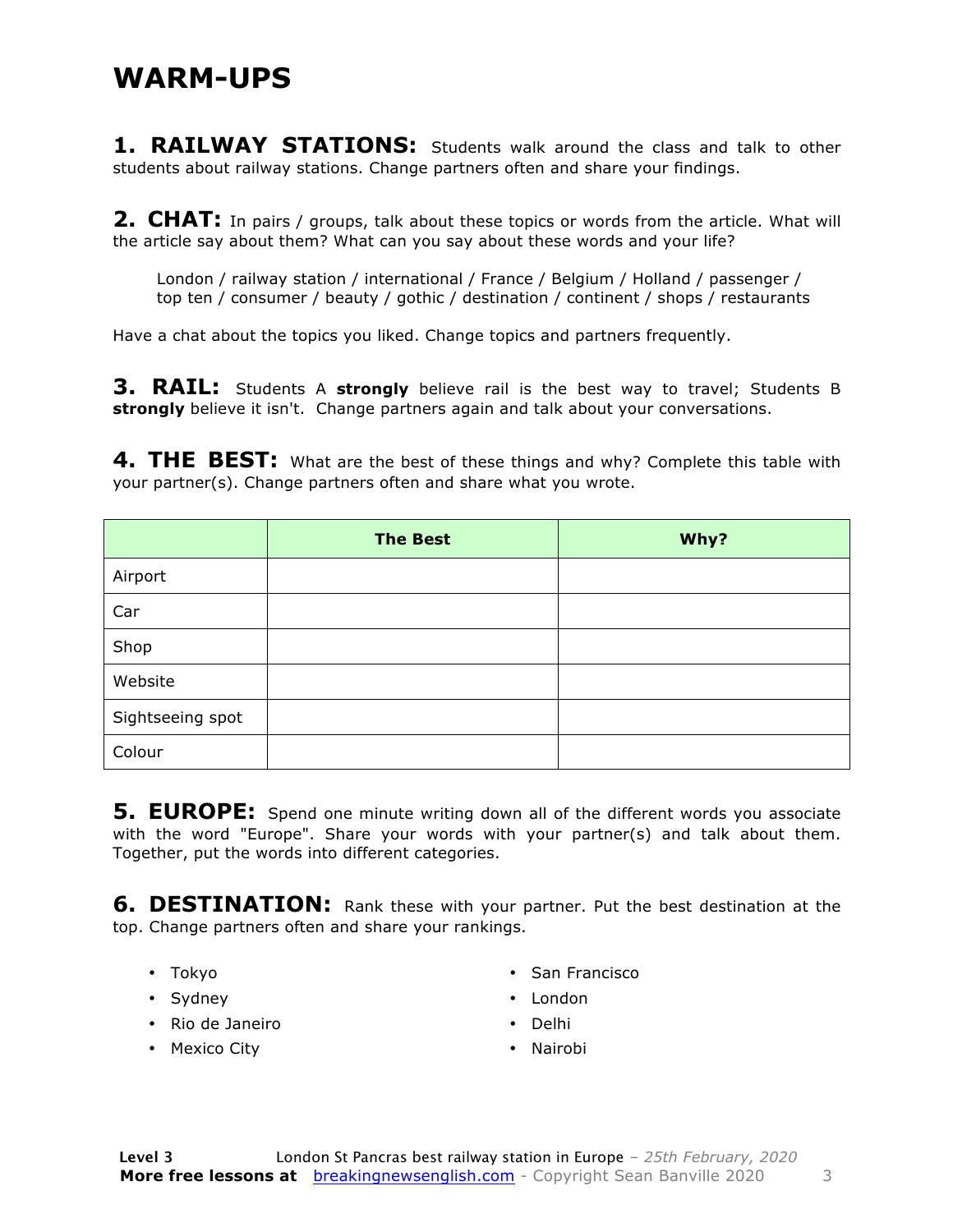### **VOCABULARY MATCHING**

#### **Paragraph 1**

| 1. | named         | a. | What someone thinks about something.                                                                          |
|----|---------------|----|---------------------------------------------------------------------------------------------------------------|
| 2. | passenger     | b. | Gave someone a position or gave something<br>a rank on a "best of" list.                                      |
| 3. | consumer      | c. | A person who buys things and services for<br>personal use.                                                    |
| 4. | opinion       | d. | How easy it is to reach or get somewhere.                                                                     |
| 5. | survey        | e. | The long part of a railway station where<br>people wait to get on a train or step onto to<br>get off a train. |
| 6. | accessibility | f. | A traveler on a bus, train, boat or in a car,<br>airplane, etc. but not the driver, pilot, or<br>crew.        |
| 7. | platform      | g. | A list of questions used to find out about the<br>opinions or experiences of a group of<br>people.            |
|    |               |    |                                                                                                               |

#### **Paragraph 2**

| 8.  | spokesman    | h. | A list of things.                                                                                                                           |  |
|-----|--------------|----|---------------------------------------------------------------------------------------------------------------------------------------------|--|
| 9.  | gothic       | i. | Two or more different qualities, things, or<br>people put together.                                                                         |  |
| 10. | conveniences | j. | Any of the world's seven main continuous<br>area of land (Africa, Antarctica, Asia,<br>Australia, Europe, North America, South<br>America). |  |
| 11. | index        | k. | Toilets / restrooms (British English).                                                                                                      |  |
| 12. | destination  | L. | The place where someone or something is<br>going.                                                                                           |  |
| 13. | continent    | m. | A man who makes statements on behalf of a<br>group or individual.                                                                           |  |
| 14. | mix          | n. | Of or in the style of architecture that was in<br>western Europe in the 12th-16th centuries.                                                |  |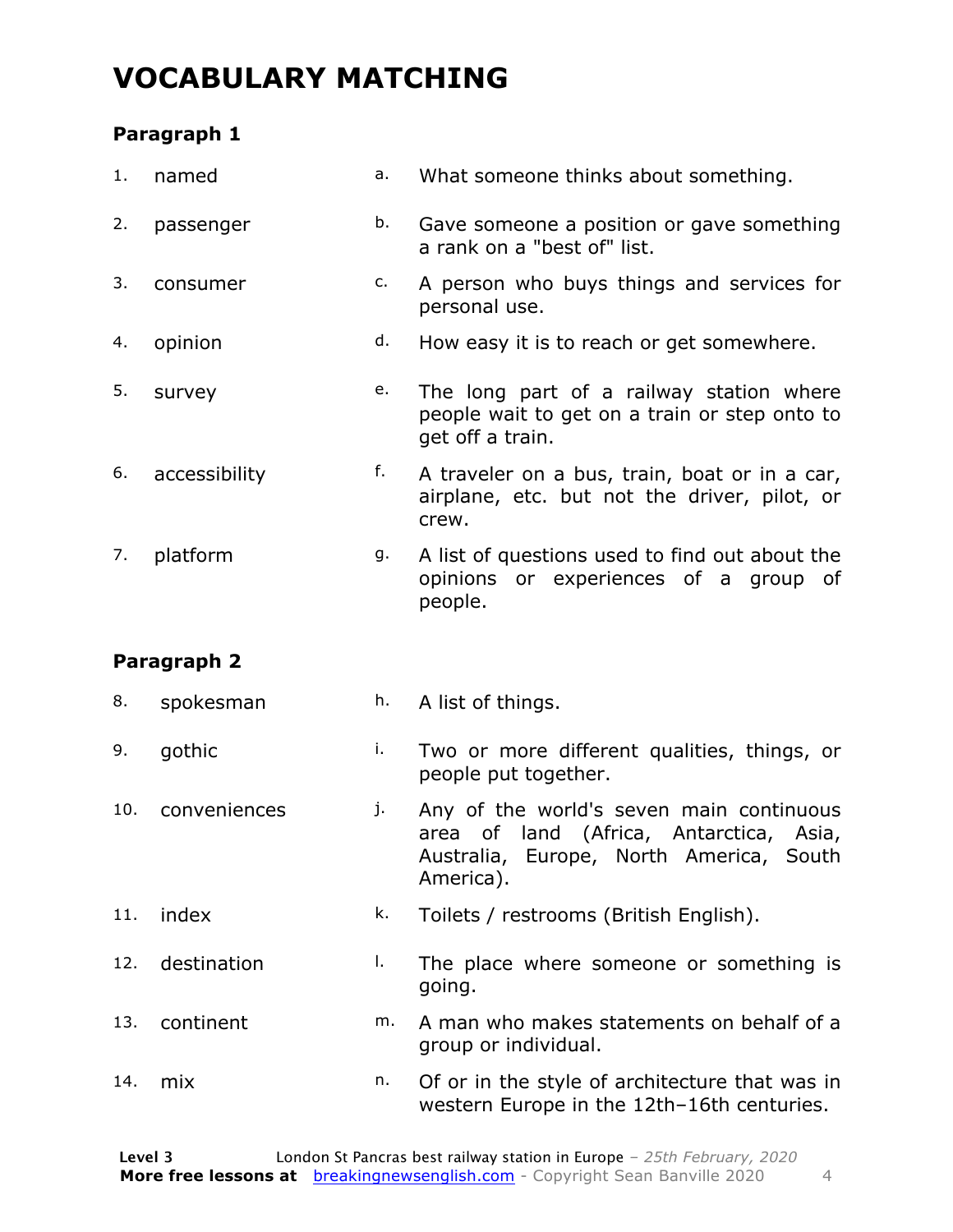### **BEFORE READING / LISTENING**

From https://breakingnewsenglish.com/2002/200225-railway-station.html

#### **1. TRUE / FALSE:** Read the headline. Guess if a-h below are true (T) or false (F).

- a. St Pancras in London was named the world's best railway station. **T / F**
- b. St Pancras is an international train station. **T / F**
- c. Passengers were asked about accessibility, cleanliness and connectivity. **T / F**
- d. A survey question was about how many days rail staff went on strike. **T / F**
- e. Five of Europe's top ten railway stations are in Germany. **T / F**
- f. The London St Pancras railway station was built in 1868. **T / F**
- g. A spokesman said St Pancras looked like any other railway station. **T / F**
- h. High points were given to stations for having multilingual staff. **T / F**

#### **2. SYNONYM MATCH:** (The words in **bold** are from the news article.)

- **1. start**
- **2. opinions**
- **3. survey**
- **4. staff**
- **5. throughout**
- **6. top**
- **7. beauty**
- **8. index**
- **9. awarded**
- **10. mix**
- a. questionnaire
- b. combination
- c. for the whole of
- d. list
- e. attractiveness
- f. thoughts
- g. given
- h. workers
- i. begin
- j. best

#### **3. PHRASE MATCH:** (Sometimes more than one choice is possible.)

- 1. named as the
- 2. asks rail passengers every year
- 3. Passengers answer questions on a
- 4. the number of
- 5. the number of days station staff went
- 6. the only UK station in
- 7. Five of the top
- 8. built in a gothic
- 9. like a station from
- 10. great destinations around
- a. style
- b. platforms
- c. ten stations
- d. about their opinions
- e. the continent
- f. survey
- g. best station in Europe
- h. another world
- i. on strike
- j. the top ten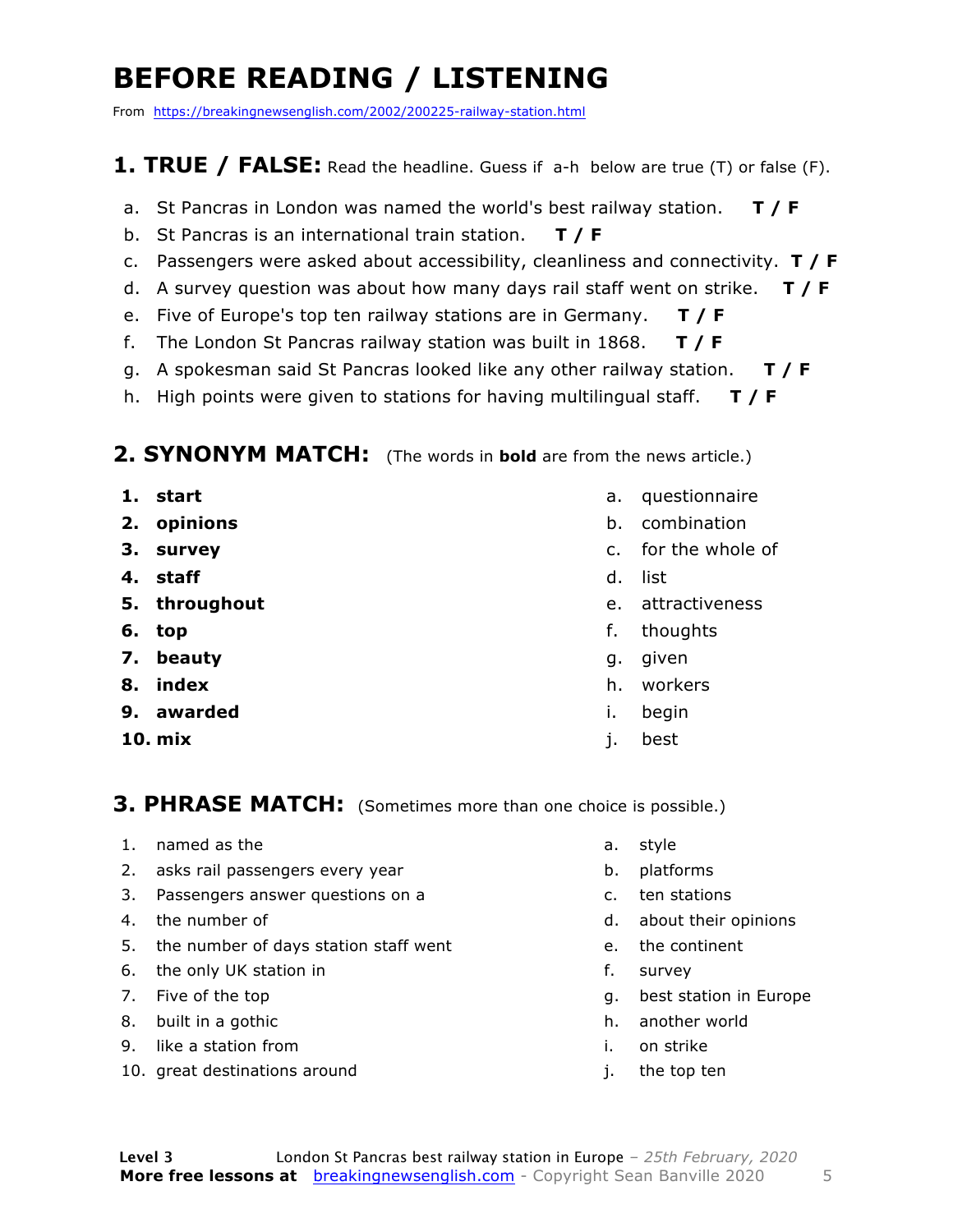### **GAP FILL**

From https://breakingnewsenglish.com/2002/200225-railway-station.html

A railway station in London has been  $(1)$  as the best station in Europe for passengers. The station is London St Pancras, which is (2) \_\_\_\_\_\_\_\_\_\_\_\_\_\_\_ called St Pancras International. It is an international station because the Eurostar (3) **be start to France, Belgium and Holland start there. St** Pancras was chosen as the best railway station in Europe by the Consumer Choice Centre. This organisation asks rail  $(4)$  \_\_\_\_\_\_\_\_\_\_\_\_\_\_\_\_ every year about their  $(5)$  \_\_\_\_\_\_\_\_\_\_\_\_\_\_\_ on different stations in Europe. Passengers answer questions on a (6) \_\_\_\_\_\_\_\_\_\_\_\_ about accessibility, cleanliness, connectivity, friendliness of (7) \_\_\_\_\_\_\_\_\_\_\_\_\_, and the number of platforms. There is also a question about the number of days station staff went on strike  $(8)$  \_\_\_\_\_\_\_\_\_\_\_\_\_\_\_\_ the year. *also passengers staff trains survey throughout named opinions*

St Pancras was the only UK station in the (9) \_\_\_\_\_\_\_\_\_\_\_\_\_\_ ten. Zurich Central Station was number two and Leipzig Central Station came in (10) \_\_\_\_\_\_\_\_\_\_\_\_\_. Five of the top ten stations were in Germany. They were Berlin, Frankfurt, Hamburg, Leipzig and Munich. A spokesman from the Consumer Choice Centre commented on the (11) \_\_\_\_\_\_\_\_\_\_\_\_\_\_ of St Pancras, which was built in a gothic (12) \_\_\_\_\_\_\_\_\_\_\_\_ and opened in 1868. The spokesman said: "London St Pancras does not just look like a station from another (13) \_\_\_\_\_\_\_\_\_\_\_\_\_\_, it also leads this (14) \_\_\_\_\_\_\_\_\_\_\_\_ as Europe's best railway station." He added: "High points were awarded to the stations that offered great (15) \_\_\_\_\_\_\_\_\_\_\_\_ around the continent and also had a healthy (16) \_\_\_\_\_\_\_\_\_\_\_\_ of shops, restaurants and conveniences." *style top destinations third world beauty mix index*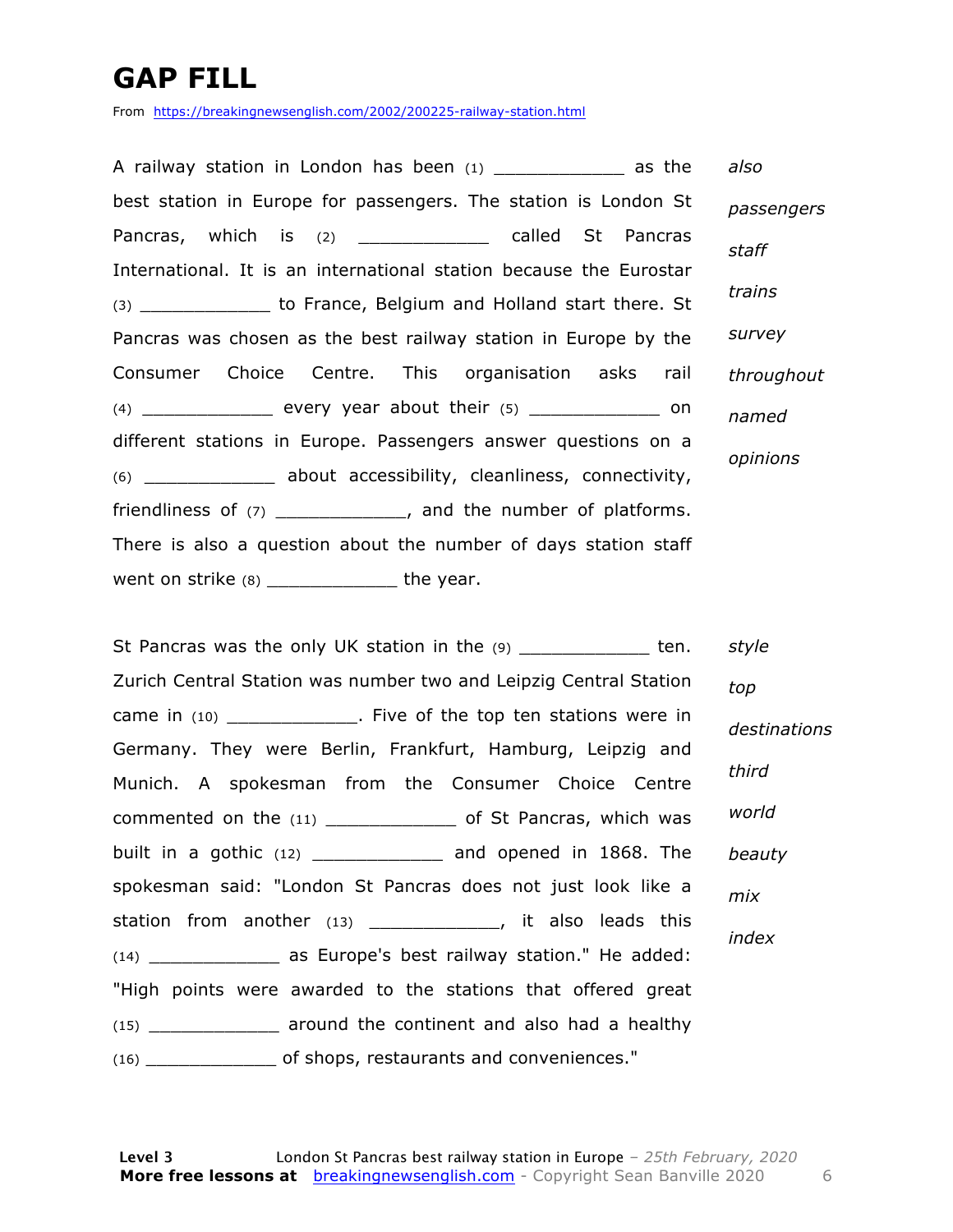#### **LISTENING – Guess the answers. Listen to check.**

From https://breakingnewsenglish.com/2002/200225-railway-station.html

- 1) A railway station in London has been named as the best station in Europe a. for passenger b. for passers by c. for pass angers d. for passengers 2) This organisation asks rail passengers every year \_\_\_\_\_ a. about them opinions b. about they opinions c. about their opinions d. about they're opinions 3) Passengers answer questions on \_\_\_\_\_\_ accessibility a. a scurvy about b. a survey about c. a servile about d. a surver about 4) cleanliness, connectivity, friendliness of staff, and the \_\_\_\_\_\_ a. number of platform b. number of platforms c. number of plait forms d. number of plaited forms 5) There is also a question about the number of days station staff \_\_\_\_\_\_\_ a. wanting strike b. went an strike c. went in strike d. went on strike 6) St Pancras was the only UK station in a. the tops ten b. the stop ten c. the top ten d. the topped ten 7) A spokesman from the Consumer Choice Centre commented on \_\_\_\_\_\_ St Pancras a. the beauty of b. the beautiful of c. the bounty of d. the booty of 8) London St Pancras does not just look like a station \_\_\_\_\_\_ a. from other world b. from another word c. from others ward d. from another world 9) awarded to the stations that offered great destinations \_\_\_\_\_\_\_ a. around the continent b. abound the continent c. astound the continent d. aground the continent 10) and also had a healthy mix of shops, restaurants \_\_\_\_\_\_\_ a. end conveniences
	- b. and conveniences
	- c. an conveniences
	- d. aid conveniences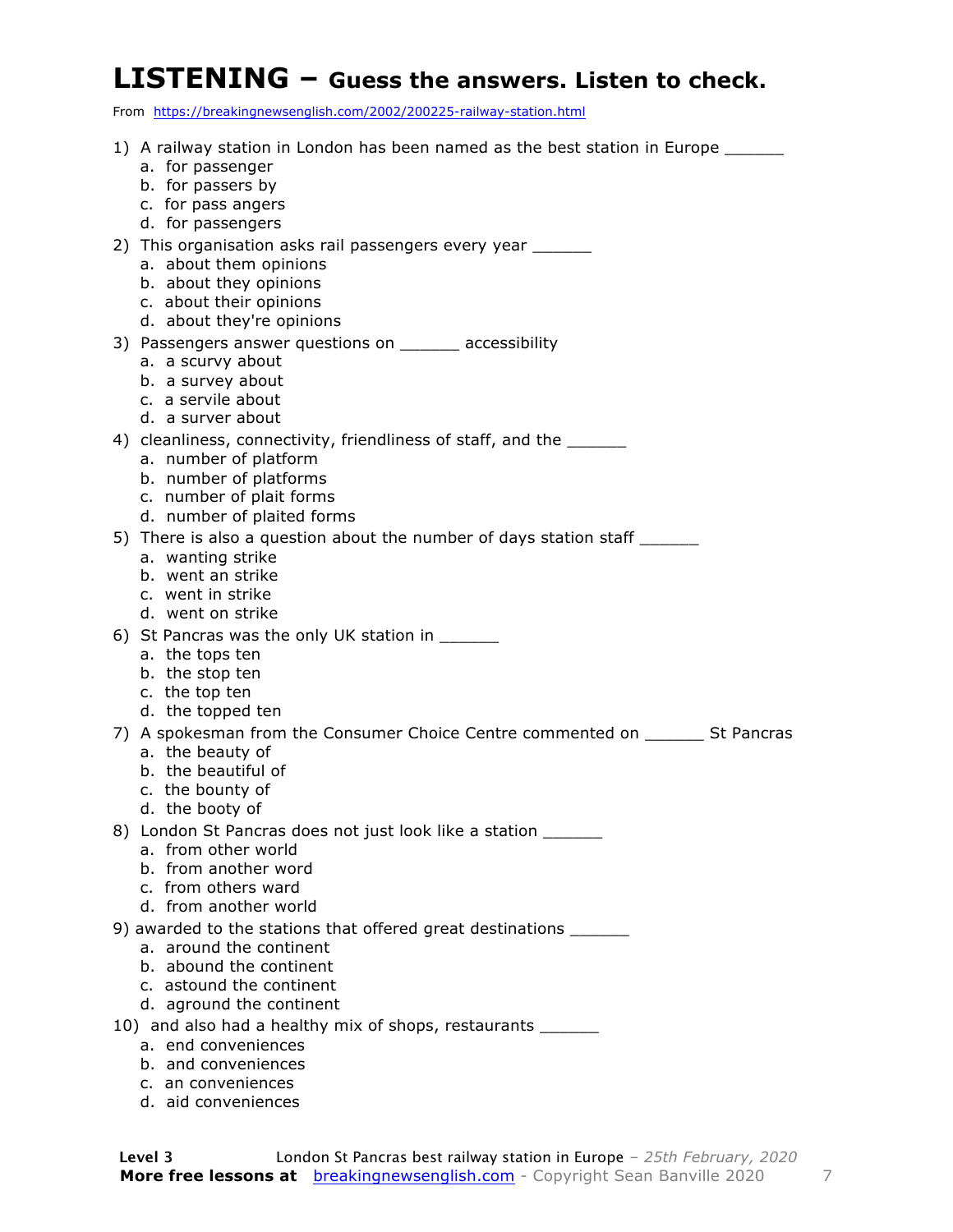#### **LISTENING – Listen and fill in the gaps**

From https://breakingnewsenglish.com/2002/200225-railway-station.html

A railway station in London (1) as the best station in Europe for passengers. The station is London St Pancras, which is also called St Pancras International. (2) and international station because the Eurostar trains to France, Belgium and Holland start there. St Pancras (3) \_\_\_\_\_\_\_\_\_\_\_\_\_\_\_\_\_\_\_ the best railway station in Europe by the Consumer Choice Centre. This organisation (4) every year about their opinions on different stations in Europe. Passengers answer questions (5)  $\qquad \qquad$  about accessibility, cleanliness, connectivity, friendliness of staff, and the number of platforms. There is also a question about the number of days station staff  $(6)$ throughout the year.

St Pancras was the only UK station in  $(7)$  and  $(7)$  and  $(7)$  and  $(8)$  and  $(7)$  and  $(8)$  and  $(9)$  and  $(10)$  and  $(20)$  and  $(30)$  and  $(7)$  and  $(8)$  and  $(9)$  and  $(10)$  and  $(10)$  and  $(10)$  and  $(10)$  and  $(10)$ Central Station was number two and Leipzig Central Station came in third. Five of the top ten stations were in Germany. They were Berlin, Frankfurt, Hamburg, Leipzig and Munich. A (8) The manufacturer consumer Choice Centre commented on the beauty of St Pancras, which was built in a gothic (9) **gothic** (9) **has a set of the spokesman said: "London St** Pancras does not just look like a station from another world, it also (10) \_\_\_\_\_\_\_\_\_\_\_\_\_\_\_\_\_\_\_ as Europe's best railway station." He added: "High points were awarded to the stations that offered (11) \_\_\_\_\_\_\_\_\_\_\_\_\_\_\_\_\_\_\_\_\_\_\_\_\_\_\_the continent and also had a (12) \_\_\_\_\_\_\_\_\_\_\_\_\_\_\_\_\_\_\_ shops, restaurants and conveniences."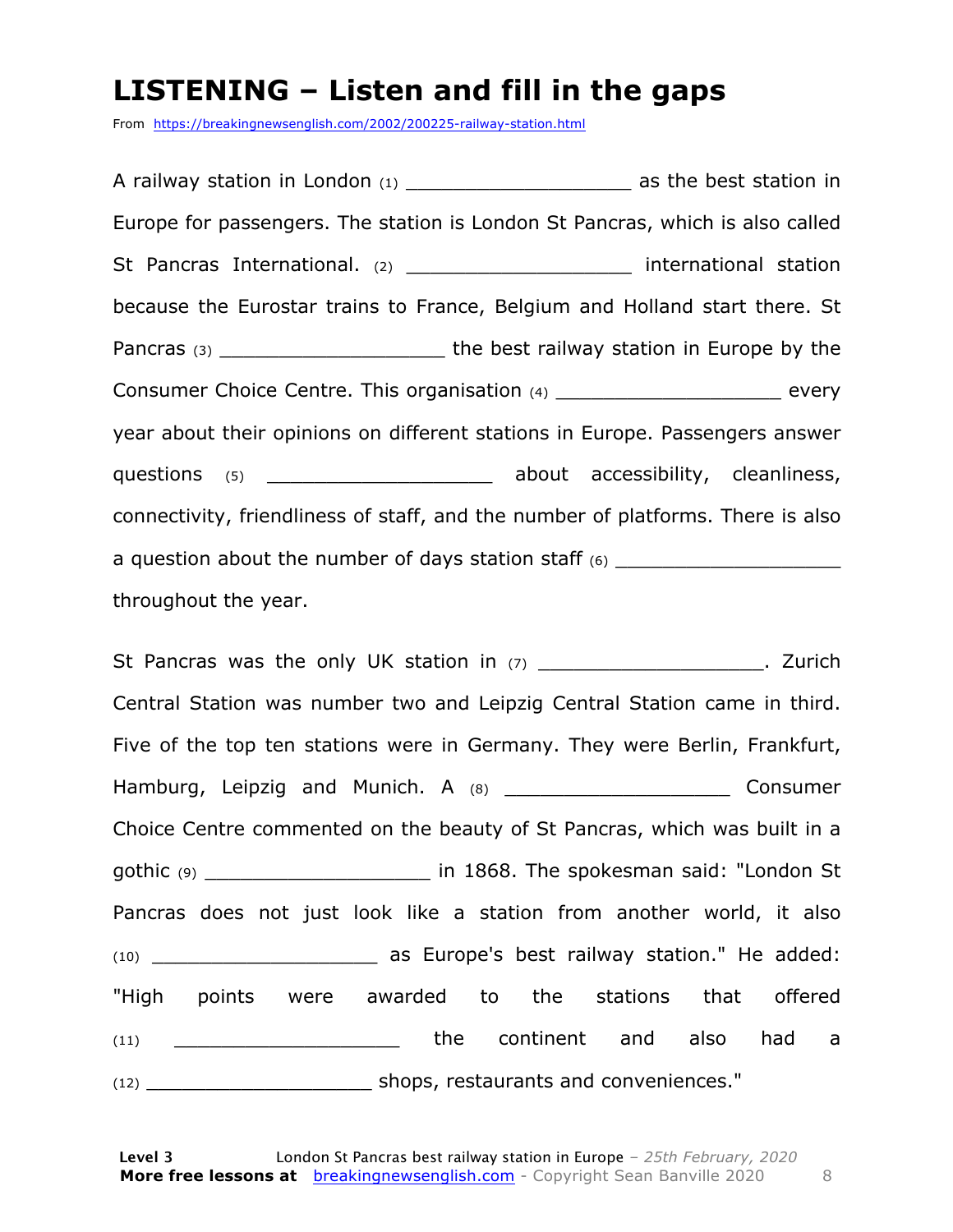### **COMPREHENSION QUESTIONS**

From https://breakingnewsenglish.com/2002/200225-railway-station.html

- 1. What is another name for London St Pancras?
- 2. Where do trains go to from St Pancras besides Belgium and France?
- 3. What is the name of the organisation that conducted a survey?
- 4. Who did passengers answer questions about the friendliness of?
- 5. What was there also a survey question on?
- 6. What railway station was second on the list?
- 7. How many German stations were in the top ten?
- 8. What style was St Pancras built in?
- 9. In what year did St Pancras open?
- 10. What did stations get points for offering?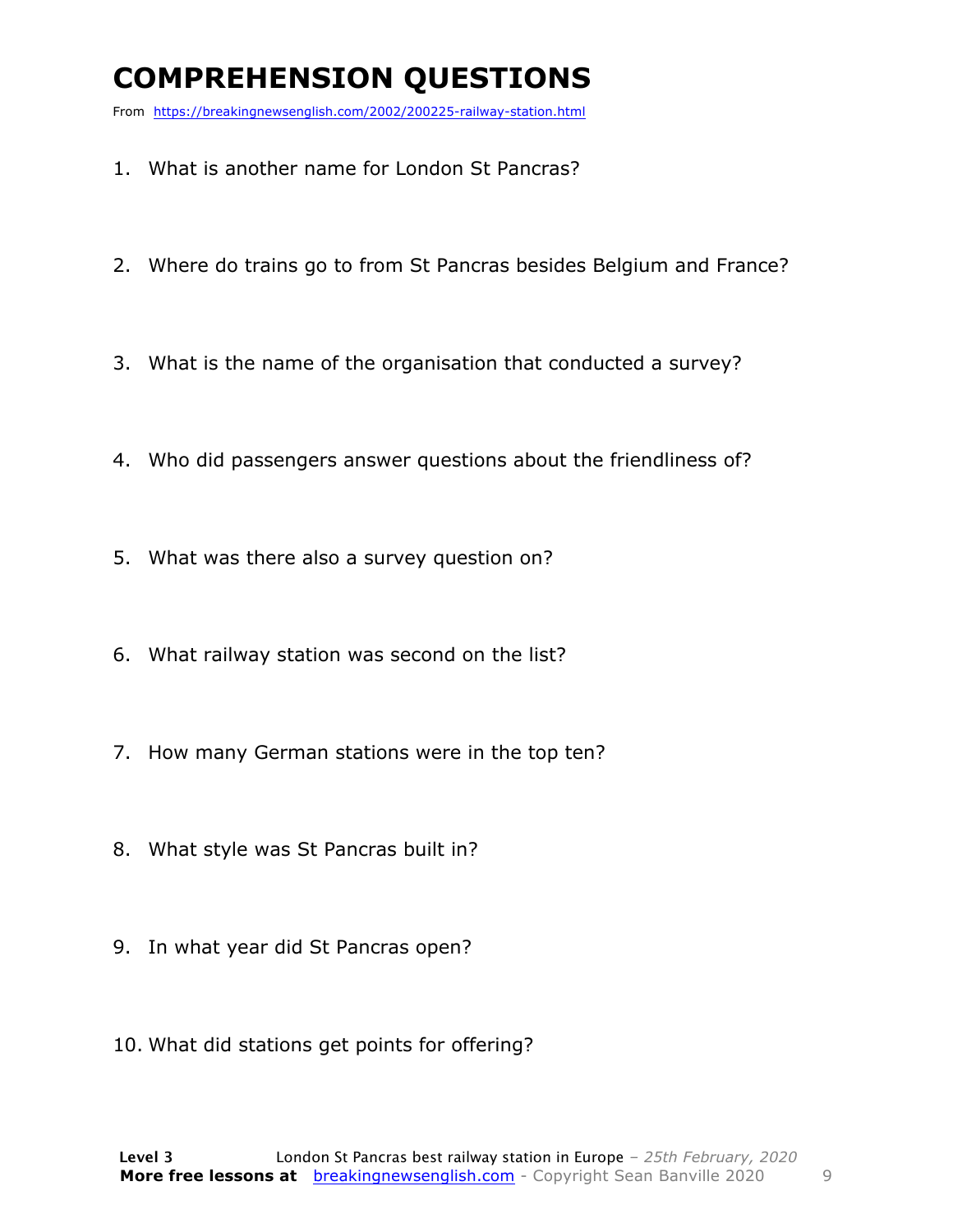### **MULTIPLE CHOICE - QUIZ**

From https://breakingnewsenglish.com/2002/200225-railway-station.html

| 1) What is another name for London<br>St Pancras?<br>a) London Global<br>b) St Pancras International<br>c) Bob<br>d) UK Gateway                    | 6) What railway station was second<br>on the list?<br>a) Zurich<br>b) Madrid<br>c) Oslo<br>d) Munich |
|----------------------------------------------------------------------------------------------------------------------------------------------------|------------------------------------------------------------------------------------------------------|
| 2) Where do trains go to from St<br>Pancras besides Belgium and<br>France?<br>a) Dublin<br>b) Edinburgh<br>c) Barcelona<br>d) Holland              | 7) How many German stations were<br>in the top ten?<br>a)3<br>b) $4$<br>c) $5$<br>d)6                |
| 3) What is the name of the<br>organisation that conducted a<br>survey?<br>a) Consumer Centre of Choice<br>b) Centre for Consumer Choice            | 8) What style was St Pancras built in?<br>a) gothic<br>b) art deco<br>c) brutalism<br>d) post modern |
| c) Consumer Choice Centre<br>d) Bob                                                                                                                | 9) In what year did St Pancras open?<br>a) 1920                                                      |
| 4) Who did passengers answer<br>questions about the friendliness of?<br>a) staff                                                                   | b) 1966<br>c) $1066$<br>d) 1868                                                                      |
| b) Bob<br>c) other passengers<br>d) tourists                                                                                                       | 10) What did stations get points for<br>offering?                                                    |
| 5) What was there also a survey<br>question on?<br>a) the best time to travel<br>b) the number of days staff went on<br>strike<br>c) ticket prices | a) multilingual staff<br>b) hotels<br>c) great destinations<br>d) delicious croissants and coffee    |
| d) Bob                                                                                                                                             |                                                                                                      |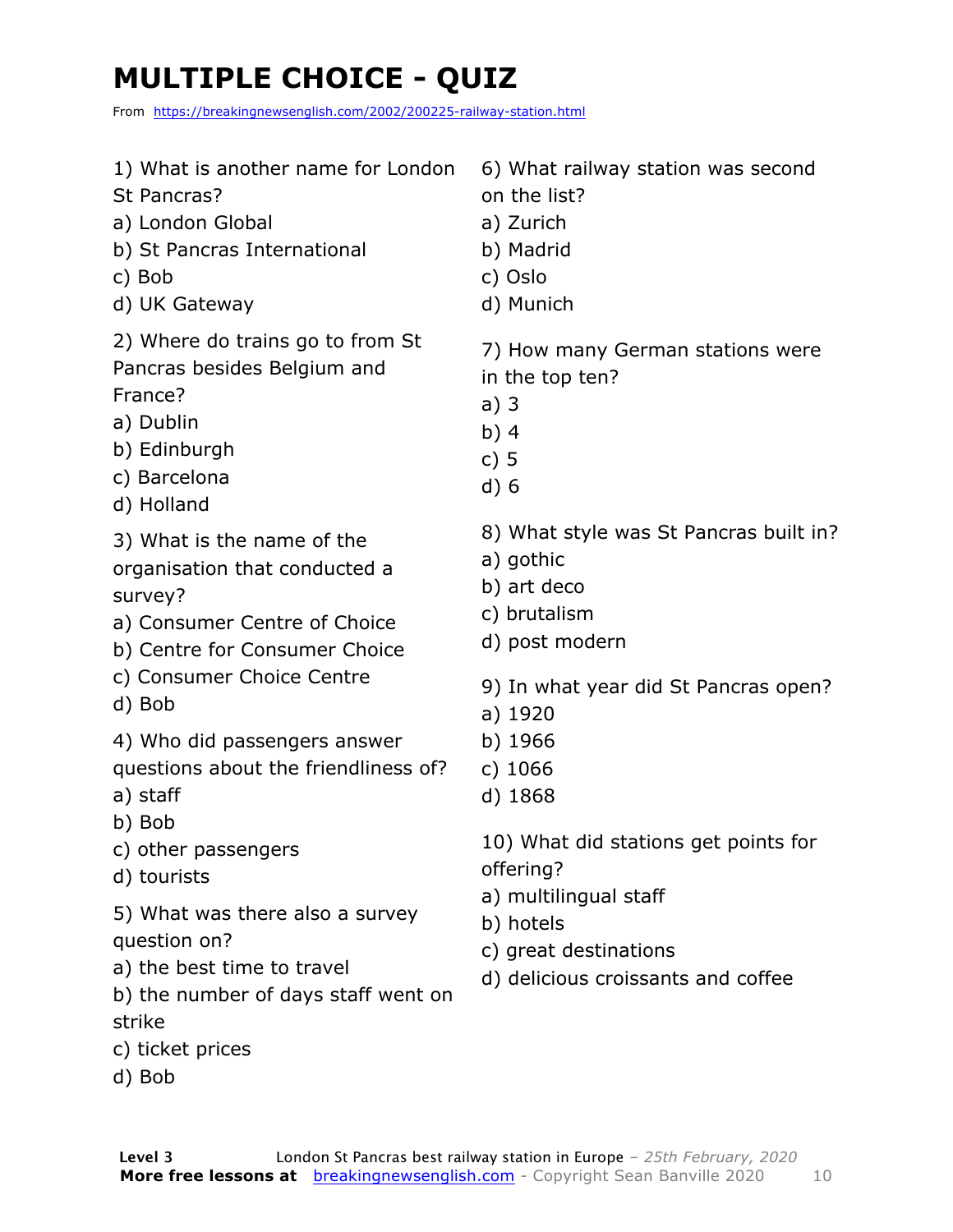### **ROLE PLAY**

From https://breakingnewsenglish.com/2002/200225-railway-station.html

#### **Role A – Tokyo**

You think Tokyo is the best destination. Tell the others three reasons why. Tell them what is wrong with their destinations. Also, tell the others which is the least interesting of these (and why): Rio de Janeiro, London or Delhi.

#### **Role B – Rio de Janeiro**

You think Rio de Janeiro is the best destination. Tell the others three reasons why. Tell them what is wrong with their destinations. Also, tell the others which is the least interesting of these (and why): Tokyo, London or Delhi.

#### **Role C – London**

You think London is the best destination. Tell the others three reasons why. Tell them what is wrong with their destinations. Also, tell the others which is the least interesting of these (and why): Rio de Janeiro, Tokyo or Delhi.

#### **Role D – Delhi**

You think Delhi is the best destination. Tell the others three reasons why. Tell them what is wrong with their destinations. Also, tell the others which is the least interesting of these (and why): Rio de Janeiro, London or Tokyo.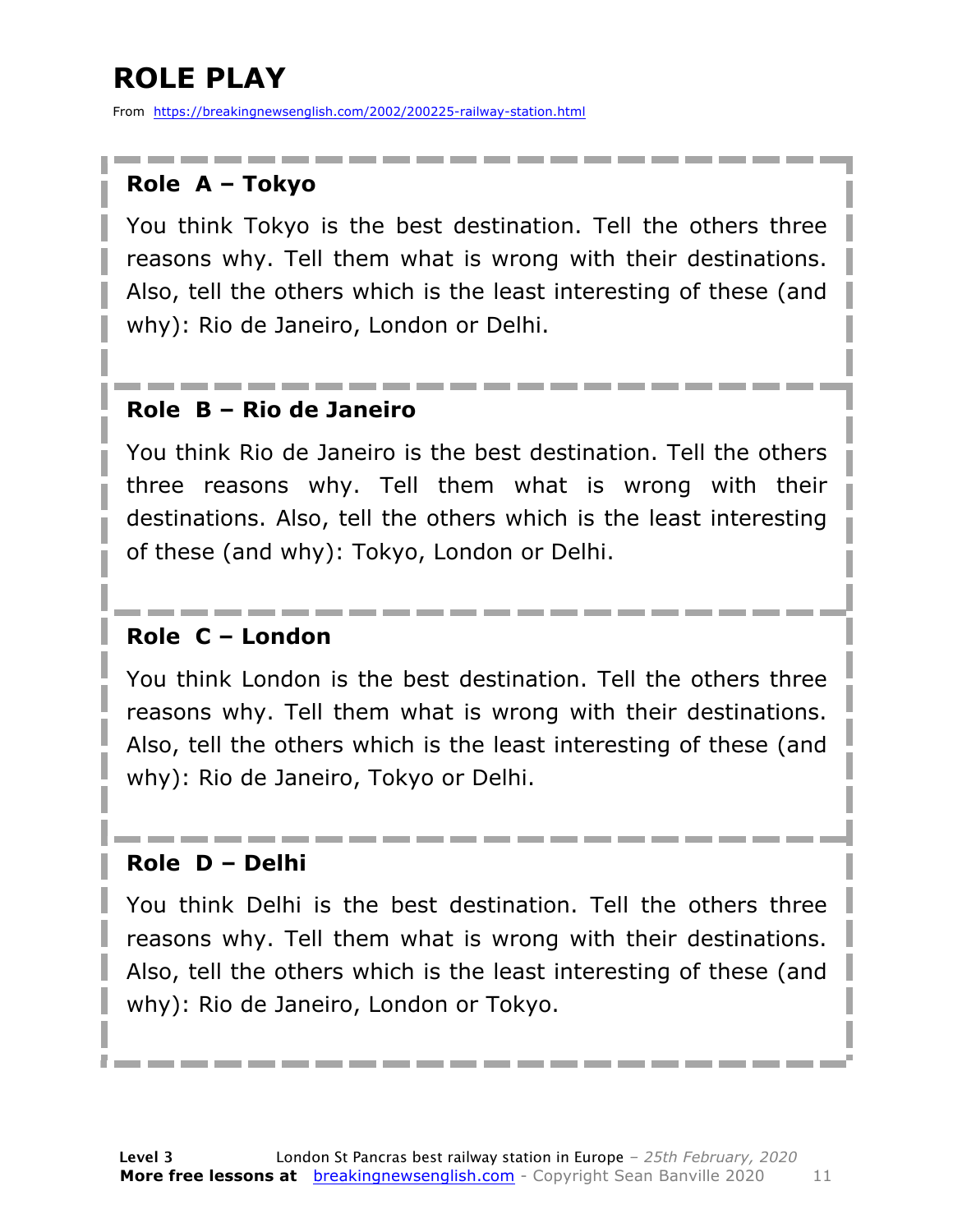## **AFTER READING / LISTENING**

From https://breakingnewsenglish.com/2002/200225-railway-station.html

**1. WORD SEARCH:** Look in your dictionary / computer to find collocates, other meanings, information, synonyms … for the words 'train' and 'station'.

| train | station |
|-------|---------|
|       |         |
|       |         |
|       |         |

- Share your findings with your partners.
- Make questions using the words you found.
- Ask your partner / group your questions.

2. **ARTICLE OUESTIONS:** Look back at the article and write down some questions you would like to ask the class about the text.

- Share your questions with other classmates / groups.
- Ask your partner / group your questions.

**3. GAP FILL:** In pairs / groups, compare your answers to this exercise. Check your answers. Talk about the words from the activity. Were they new, interesting, worth learning…?

**4. VOCABULARY:** Circle any words you do not understand. In groups, pool unknown words and use dictionaries to find their meanings.

**5. TEST EACH OTHER:** Look at the words below. With your partner, try to recall how they were used in the text:

| • named           | $\cdot$ top    |
|-------------------|----------------|
| • called          | • five         |
| • chosen          | • beauty       |
| year<br>$\bullet$ | $\bullet$ just |
| • survey          | • high         |
| days<br>٠         | mix<br>٠       |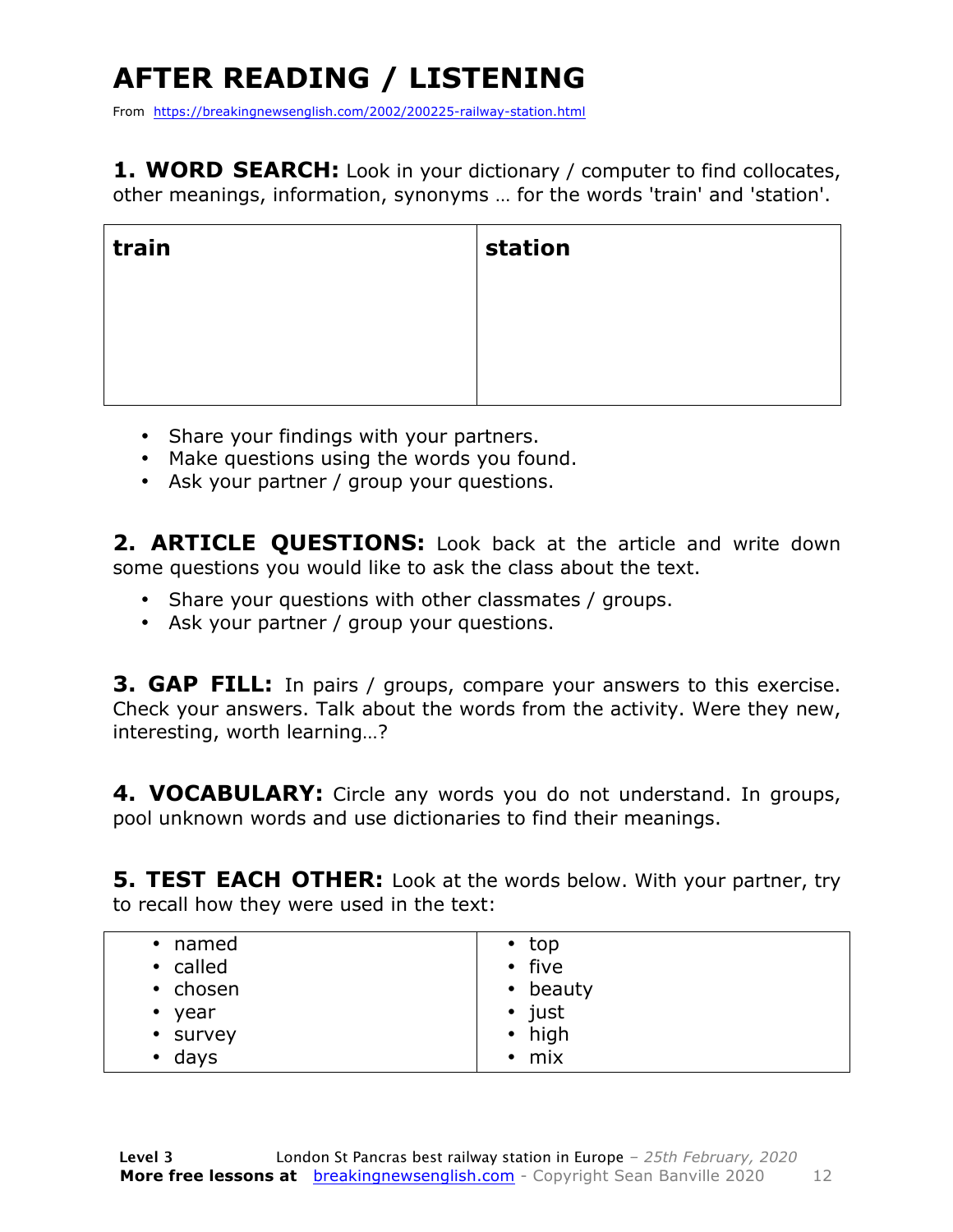### **RAILWAY STATIONS SURVEY**

From https://breakingnewsenglish.com/2002/200225-railway-station.html

Write five GOOD questions about railway stations in the table. Do this in pairs. Each student must write the questions on his / her own paper.

When you have finished, interview other students. Write down their answers.

|      | STUDENT 1 | STUDENT 2 | STUDENT 3 |
|------|-----------|-----------|-----------|
| Q.1. |           |           |           |
| Q.2. |           |           |           |
| Q.3. |           |           |           |
| Q.4. |           |           |           |
| Q.5. |           |           |           |

- Now return to your original partner and share and talk about what you found out. Change partners often.
- Make mini-presentations to other groups on your findings.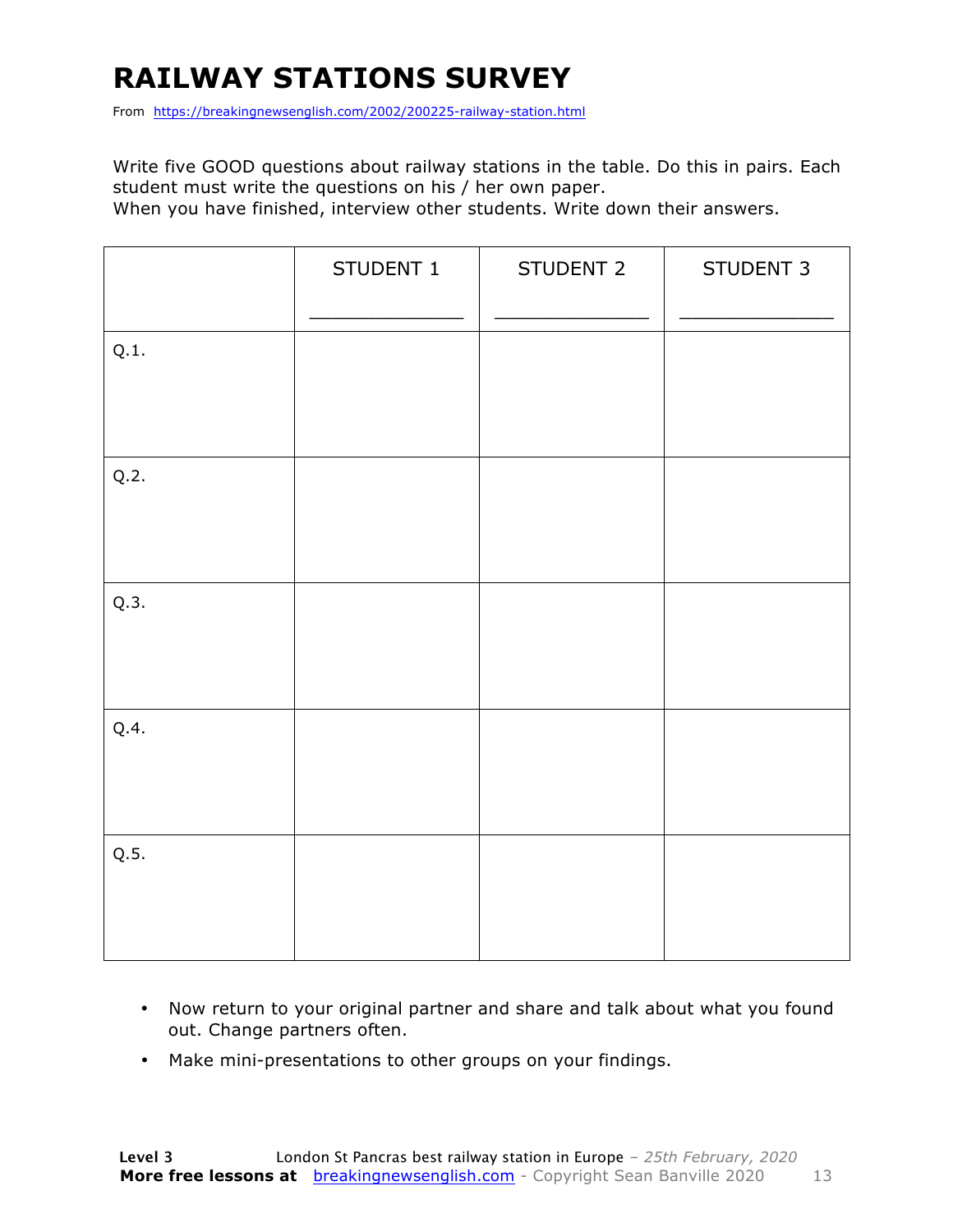### **RAILWAY STATIONS DISCUSSION**

STUDENT A's QUESTIONS (Do not show these to student B)

- 1. What did you think when you read the headline?
- 2. What images are in your mind when you hear the word 'railway'?
- 3. What is your favourite railway station?
- 4. How important are railway stations?
- 5. How important are 'best of' lists?
- 6. What do you know about London railway stations?
- 7. Are underground or over ground stations best?
- 8. How friendly are staff at your nearest railway station?
- 9. What questions should be on a survey about railway stations?
- 10. What score out of ten would you give your nearest railway station?

*London St Pancras best railway station in Europe – 25th February, 2020* Thousands more free lessons at breakingnewsenglish.com

-----------------------------------------------------------------------------

#### **RAILWAY STATIONS DISCUSSION**

STUDENT B's QUESTIONS (Do not show these to student A)

- 11. Did you like reading this article? Why/not?
- 12. What do you think of when you hear the word 'station'?
- 13. What do you think about what you read?
- 14. What do you think of travelling by rail?
- 15. What railway journey around the world would you like to take?
- 16. Why do you think so many German stations were on the list?
- 17. What services do railway stations need?
- 18. What railway station would you like to visit?
- 19. What do you think of railway stations in space?
- 20. What questions would you like to ask London St Pancras?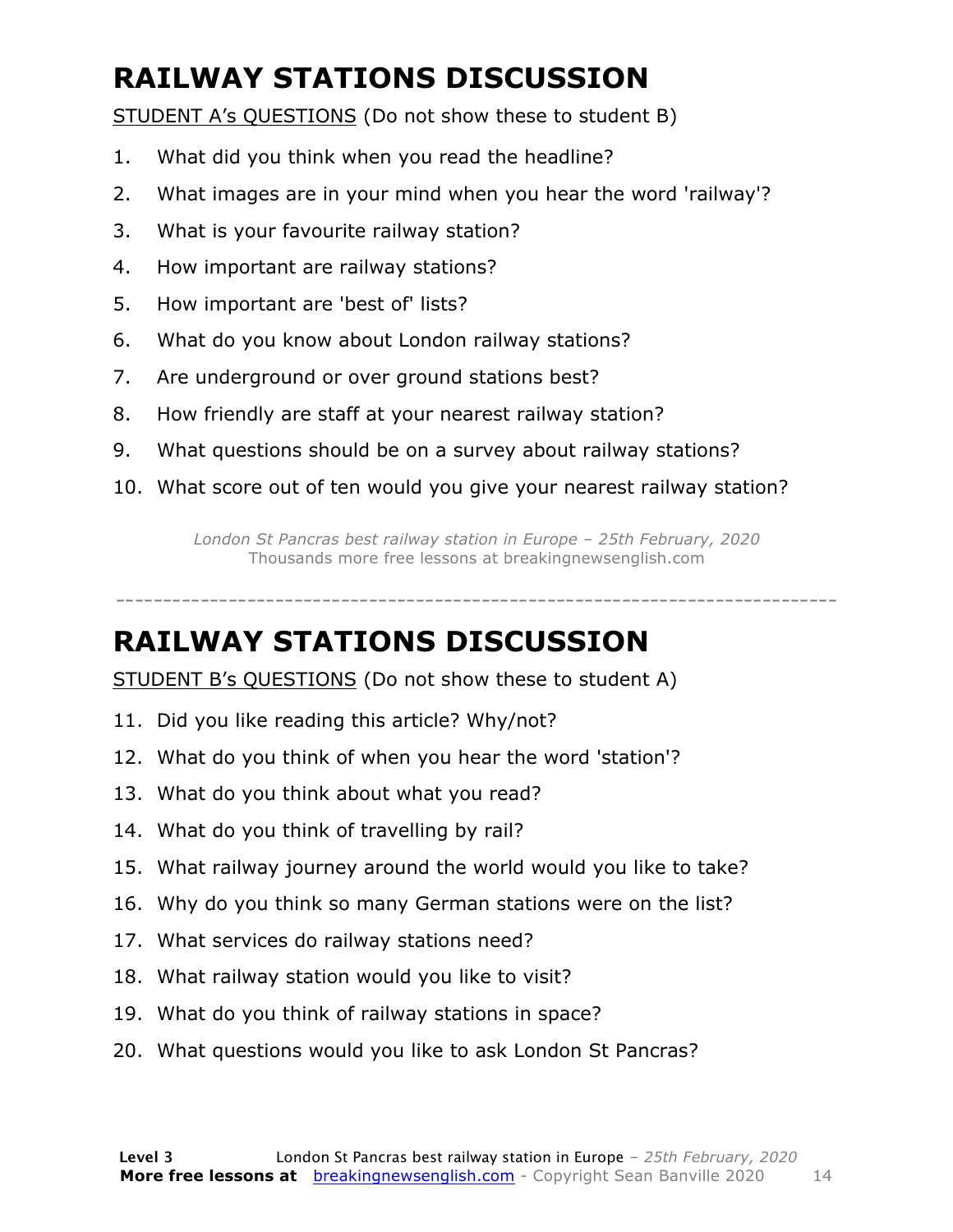### **DISCUSSION (Write your own questions)**

STUDENT A's QUESTIONS (Do not show these to student B)

| 1. |                                                                                                                      |
|----|----------------------------------------------------------------------------------------------------------------------|
| 2. | <u> 1989 - Johann Barbara, martin da basar da shekarar 1989 - An tsara a shekara 1989 - An tsara 1989 - An tsara</u> |
|    |                                                                                                                      |
| 3. |                                                                                                                      |
| 4. |                                                                                                                      |
| 5. | <u> 1989 - Johann John Stone, mars eta biztanleria (</u>                                                             |
| 6. |                                                                                                                      |
|    | Convright @ hreakingnewsenglish com 2020                                                                             |

Copyright © breakingnewsenglish.com 2020

### **DISCUSSION (Write your own questions)**

STUDENT B's QUESTIONS (Do not show these to student A)

| 1. |                                                                                                                         |  |  |
|----|-------------------------------------------------------------------------------------------------------------------------|--|--|
|    |                                                                                                                         |  |  |
| 2. | <u> 1980 - Andrea Stationer, fransk politiker (d. 1980)</u>                                                             |  |  |
| 3. |                                                                                                                         |  |  |
|    |                                                                                                                         |  |  |
| 4. | <u> 1980 - Jan Samuel Barbara, margaret eta idazlea (h. 1980).</u>                                                      |  |  |
| 5. | <u> 1986 - Johann Stoff, deutscher Stoffen und der Stoffen und der Stoffen und der Stoffen und der Stoffen und der </u> |  |  |
|    |                                                                                                                         |  |  |
| 6. | <u> 1989 - Johann John Stone, market fan it ferskearre fan it ferskearre fan it ferskearre fan it ferskearre fan i</u>  |  |  |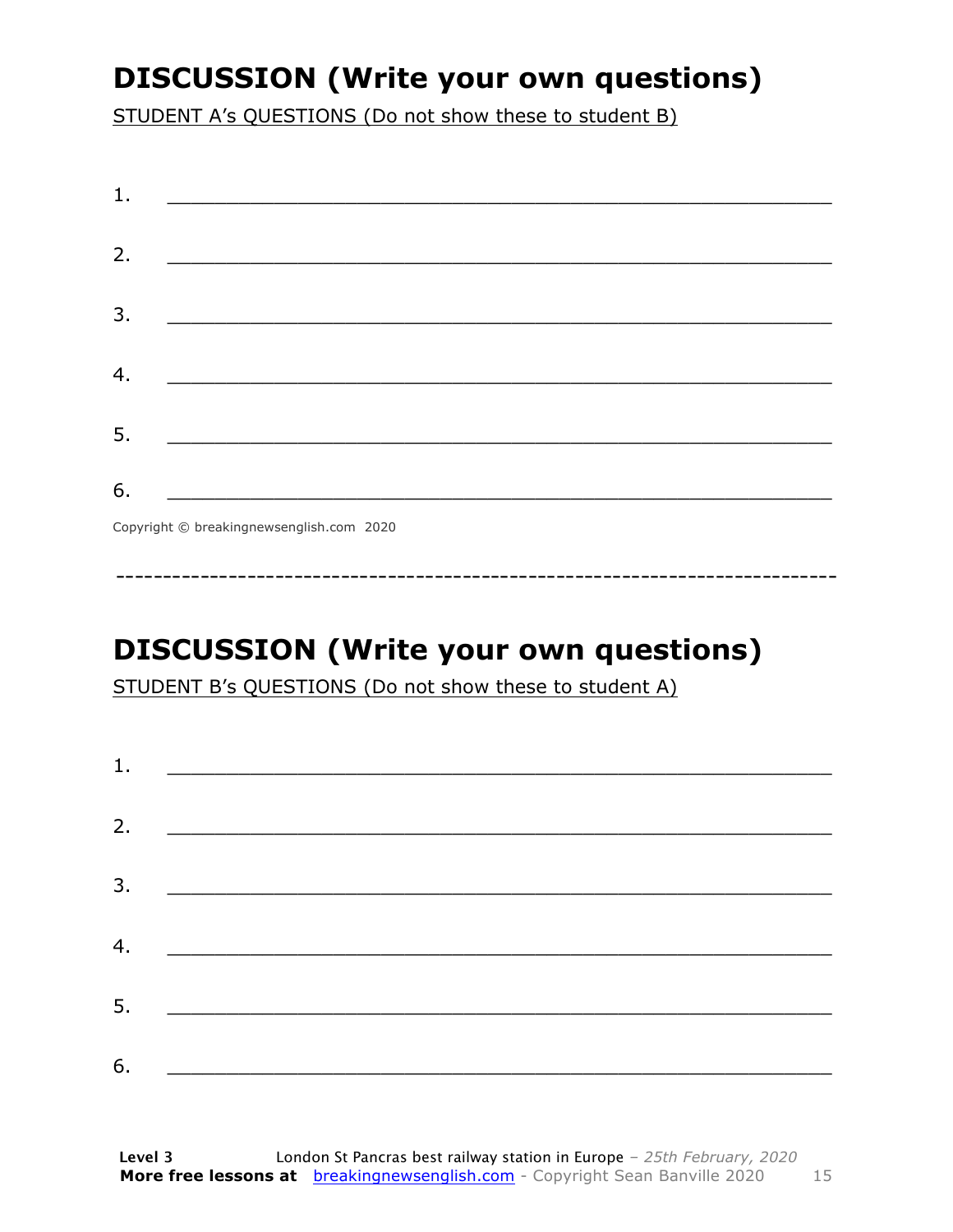### **LANGUAGE - CLOZE**

From https://breakingnewsenglish.com/2002/200225-railway-station.html

A railway station in London has been  $(1)$  as the best station in Europe for passengers. The station is London St Pancras, which is also called St Pancras International. It is an international station (2) \_\_\_\_\_ the Eurostar trains to France, Belgium and Holland start there. St Pancras was chosen  $(3)$  the best railway station in Europe by the Consumer Choice Centre. This organisation asks rail passengers every year about their opinions (4) \_\_\_\_ different stations in Europe. Passengers answer questions on a survey about accessibility, (5) fracenctivity, friendliness of staff, and the number of platforms. There is also a question about the number of days station staff went on  $(6)$  \_\_\_\_ throughout the year.

St Pancras was the only UK station in the top ten. Zurich Central Station was number two and Leipzig Central Station  $(7)$  \_\_\_\_ in third. Five of the top ten stations were in Germany. They were Berlin, Frankfurt, Hamburg, Leipzig and Munich. A spokesman from the Consumer Choice Centre commented on the (8) \_\_\_\_ of St Pancras, which was built in a gothic style and opened in 1868. The spokesman said: "London St Pancras does not just look like a station from (9) \_\_\_\_ world, it also leads (10) \_\_\_\_\_ index as Europe's best railway station." He added: "High points were awarded to the stations that offered great  $(11)$  \_\_\_\_ around the continent and also had a (12) \_\_\_\_ mix of shops, restaurants and conveniences."

#### **Put the correct words from the table below in the above article.**

| 1.  | (a) | named     | (b) | naming     | (c) | names       | (d) | name         |
|-----|-----|-----------|-----|------------|-----|-------------|-----|--------------|
| 2.  | (a) | although  | (b) | however    | (c) | because     | (d) | <b>SO</b>    |
| 3.  | (a) | <b>SO</b> | (b) | if         | (c) | as          | (d) | on           |
| 4.  | (a) | as        | (b) | by         | (c) | at          | (d) | on           |
| 5.  | (a) | cleanser  | (b) | cleanse    | (c) | cleanliness | (d) | cleansing    |
| 6.  | (a) | stricken  | (b) | strike     | (c) | struck      | (d) | stroke       |
| 7.  | (a) | gave      | (b) | came       | (c) | left        | (d) | done         |
| 8.  | (a) | booty     | (b) | beauty     | (c) | bounty      | (d) | beautify     |
| 9.  | (a) | other     | (b) | others     | (c) | another     | (d) | the others   |
| 10. | (a) | those     | (b) | these      | (c) | thus        | (d) | this         |
| 11. | (a) | destined  | (b) | disdains   | (c) | destines    | (d) | destinations |
| 12. | (a) | well      | (b) | nutritious | (c) | wellbeing   | (d) | healthy      |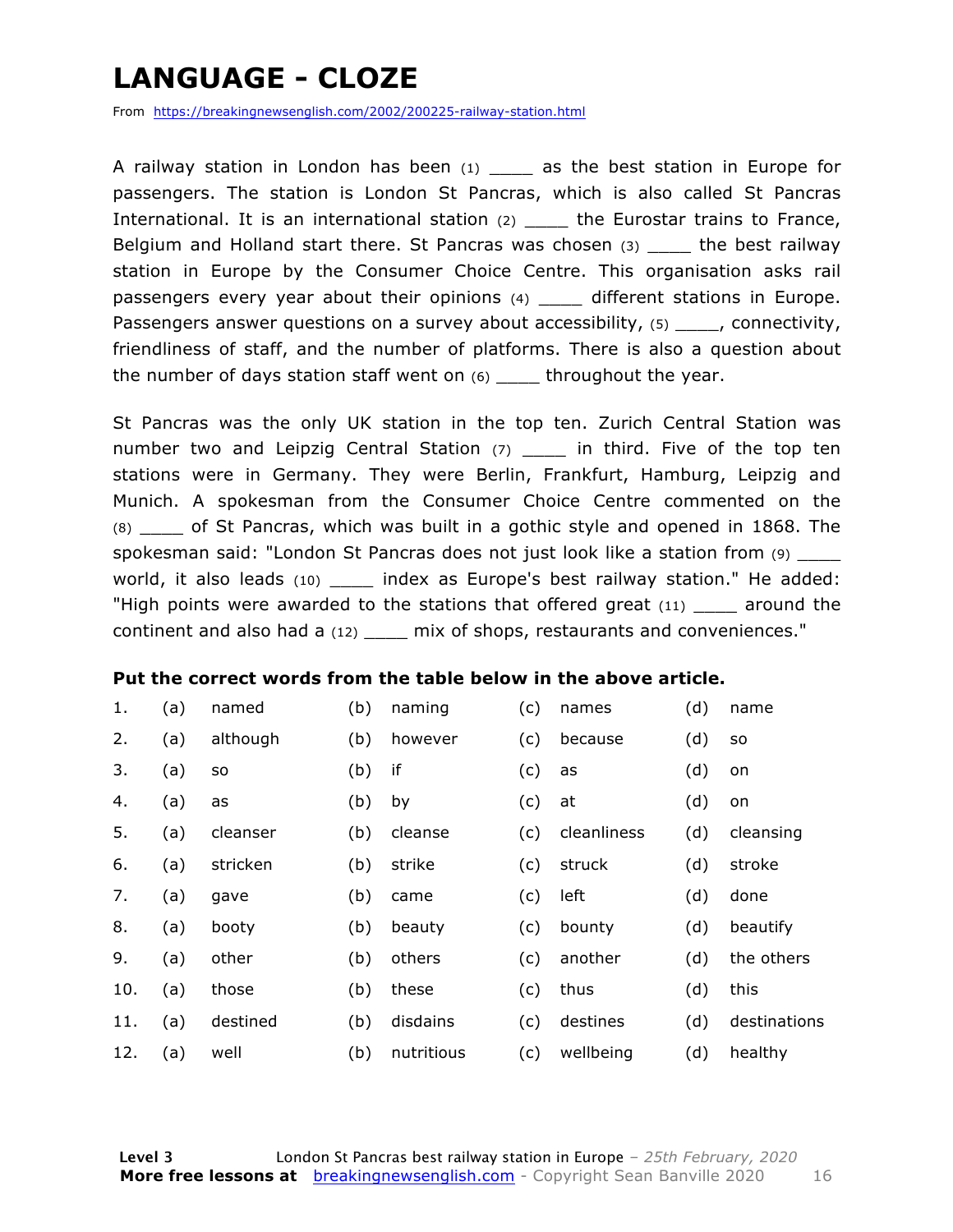### **SPELLING**

From https://breakingnewsenglish.com/2002/200225-railway-station.html

#### **Paragraph 1**

- 1. the best station in Europe for srsgenapes
- 2. their spiinono on different stations
- 3. a seyrvu about accessibility
- 4. friendliness of tsfaf
- 5. the number of tarfopmls
- 6. went on strike ugohtourth the year

#### **Paragraph 2**

- 7. the teybua of St Pancras
- 8. built in a citohg style
- 9. High points were rdaeawd to the stations
- 10. great *iastninotsde* around the continent
- 11. a eahlyht mix of shops
- 12. restaurants and einvcecoenns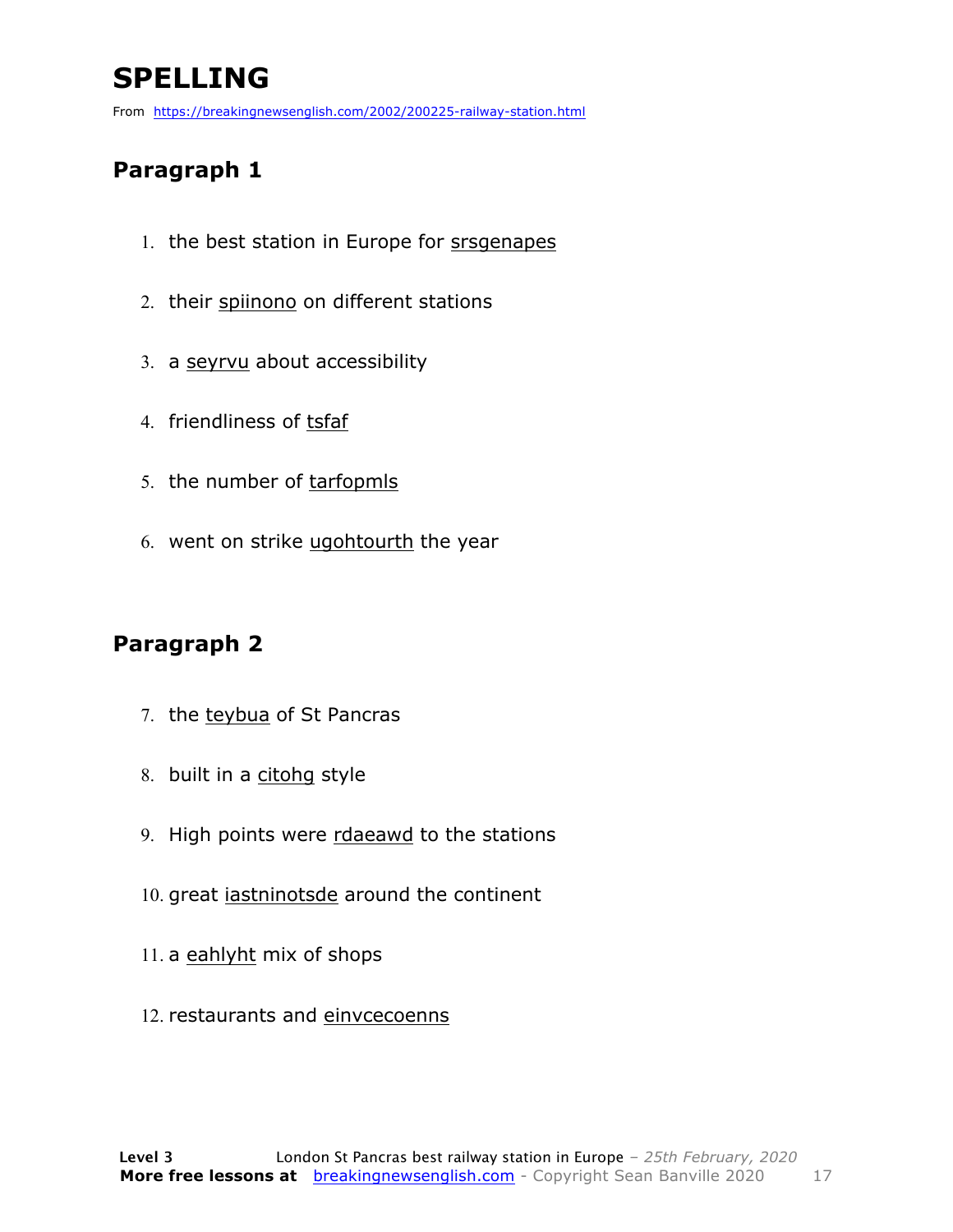### **PUT THE TEXT BACK TOGETHER**

From https://breakingnewsenglish.com/2002/200225-railway-station.html

#### **Number these lines in the correct order.**

- ( ) about accessibility, cleanliness, connectivity, friendliness of staff, and the number of platforms. There is also
- ( ) two and Leipzig Central Station came in third. Five of the top ten stations were in Germany. They were
- ( ) St Pancras was the only UK station in the top ten. Zurich Central Station was number
- ( ) a question about the number of days station staff went on strike throughout the year.
- ( ) best railway station." He added: "High points were awarded to the stations that offered great
- ( ) by the Consumer Choice Centre. This organisation asks rail passengers every year about their
- ( ) to France, Belgium and Holland start there. St Pancras was chosen as the best railway station in Europe
- ( *1* ) A railway station in London has been named as the best station in Europe for passengers. The station is
- ( ) beauty of St Pancras, which was built in a gothic style and opened in 1868. The spokesman said: "London St Pancras does not just
- () look like a station from another world, it also leads this index as Europe's
- ( ) London St Pancras, which is also called St Pancras International. It is an international station because the Eurostar trains
- ( ) opinions on different stations in Europe. Passengers answer questions on a survey
- ( ) Berlin, Frankfurt, Hamburg, Leipzig and Munich. A spokesman from the Consumer Choice Centre commented on the
- ( ) destinations around the continent and also had a healthy mix of shops, restaurants and conveniences."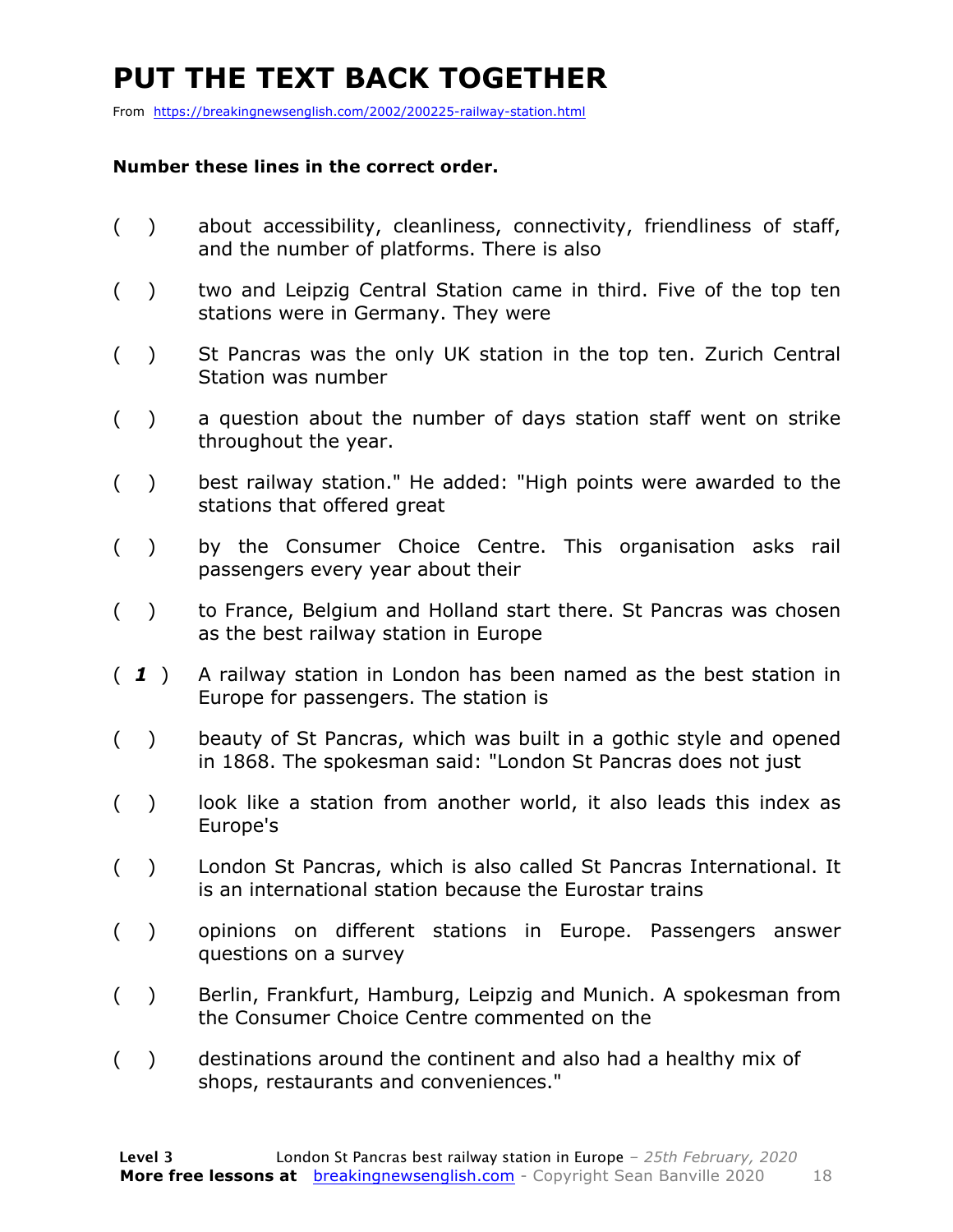#### **PUT THE WORDS IN THE RIGHT ORDER**

From https://breakingnewsenglish.com/2002/200225-railway-station.html

1. best Named for as passengers . the station

2. station . St Pancras was as best railway chosen the

3. every asks This passengers rail organisation year .

4. answer Passengers accessibility . a on about questions survey

5. on staff days strike . number of The went

6. only ten . in top the station The UK

7. the Germany . of Five stations in top ten

8. looks another a like world . It station from

9. this index best . as leads Europe's also It

10. offered the Stations great around continent . destinations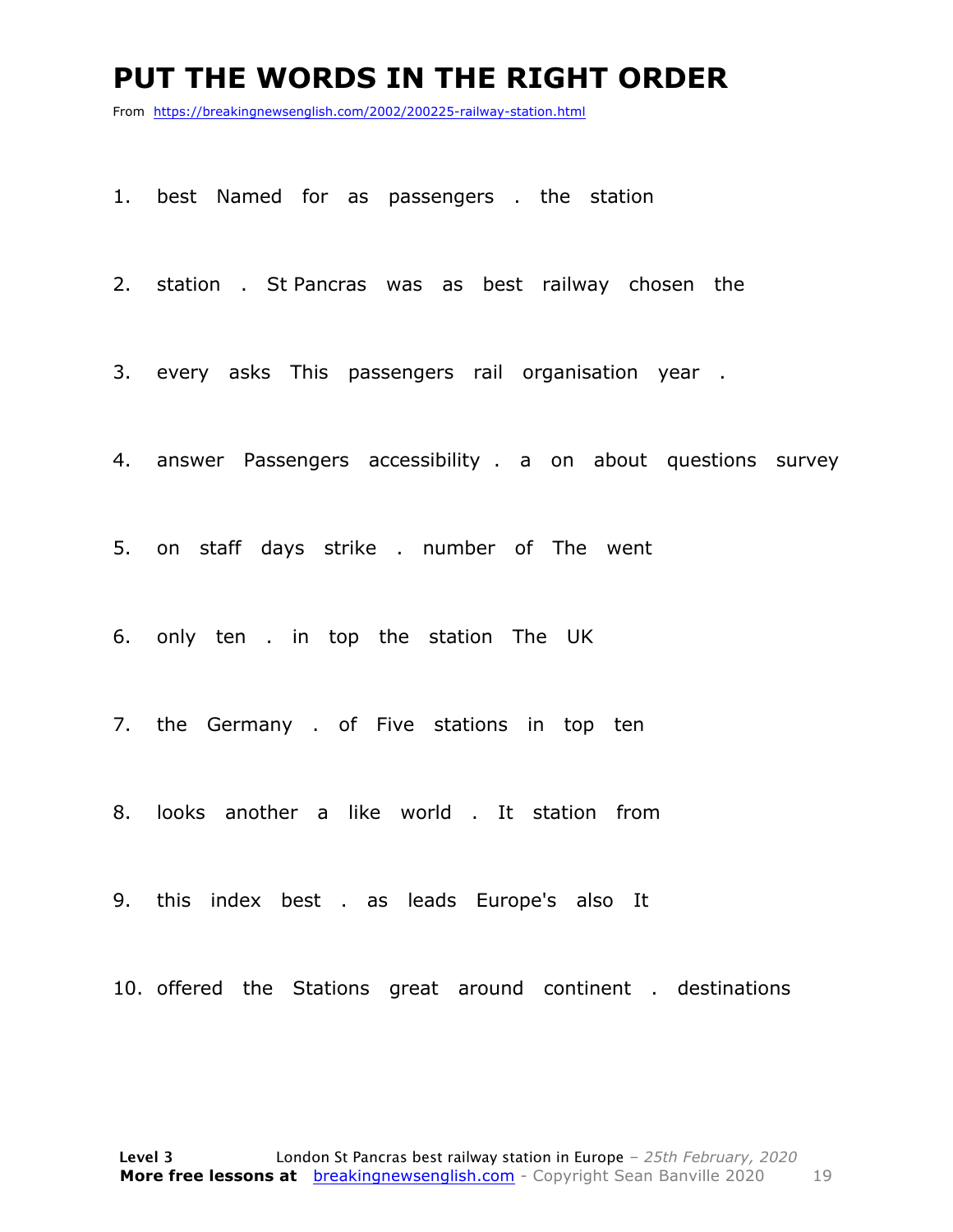### **CIRCLE THE CORRECT WORD (20 PAIRS)**

From https://breakingnewsenglish.com/2002/200225-railway-station.html

A railway station in London has been *naming / named* as the best station in Europe for passengers. The station is London St Pancras, which is also called St Pancras International. It is an international station *however / because* the Eurostar trains to France, Belgium and Holland *starting / start* there. St Pancras was chosen as the *best / well* railway station in Europe by the Consumer Choice Centre. This organisation asks *trail / rail* passengers every year about their opinions *in / on* different stations in Europe. Passengers answer questions on a *scurvy / survey* about accessibility, cleanliness, connectivity, friendliness of *staff / stuff*, and the number of platforms. There is also a question about the *numeral / number* of days station staff went on *strike / stroke* throughout the year.

St Pancras was the *just / only* UK station in the top ten. Zurich Central Station was number *two / twice* and Leipzig Central Station came in third. Five of the top ten stations were in Germany. They were Berlin, Frankfurt, Hamburg, Leipzig and Munich. A spokesman from *a / the* Consumer Choice Centre commented on the *booty / beauty* of St Pancras, which was *built / build* in a gothic style and opened *on / in* 1868. The spokesman said: "London St Pancras does not just look like a station from *others / another* world, it also leads this *index / decimal* as Europe's best railway station." He added: "High points were *rewarded / awarded* to the stations that offered great destinations around the continent and also had a *healthy / wellbeing* mix of shops, restaurants and conveniences."

#### **Talk about the connection between each pair of words in italics, and why the correct word is correct.**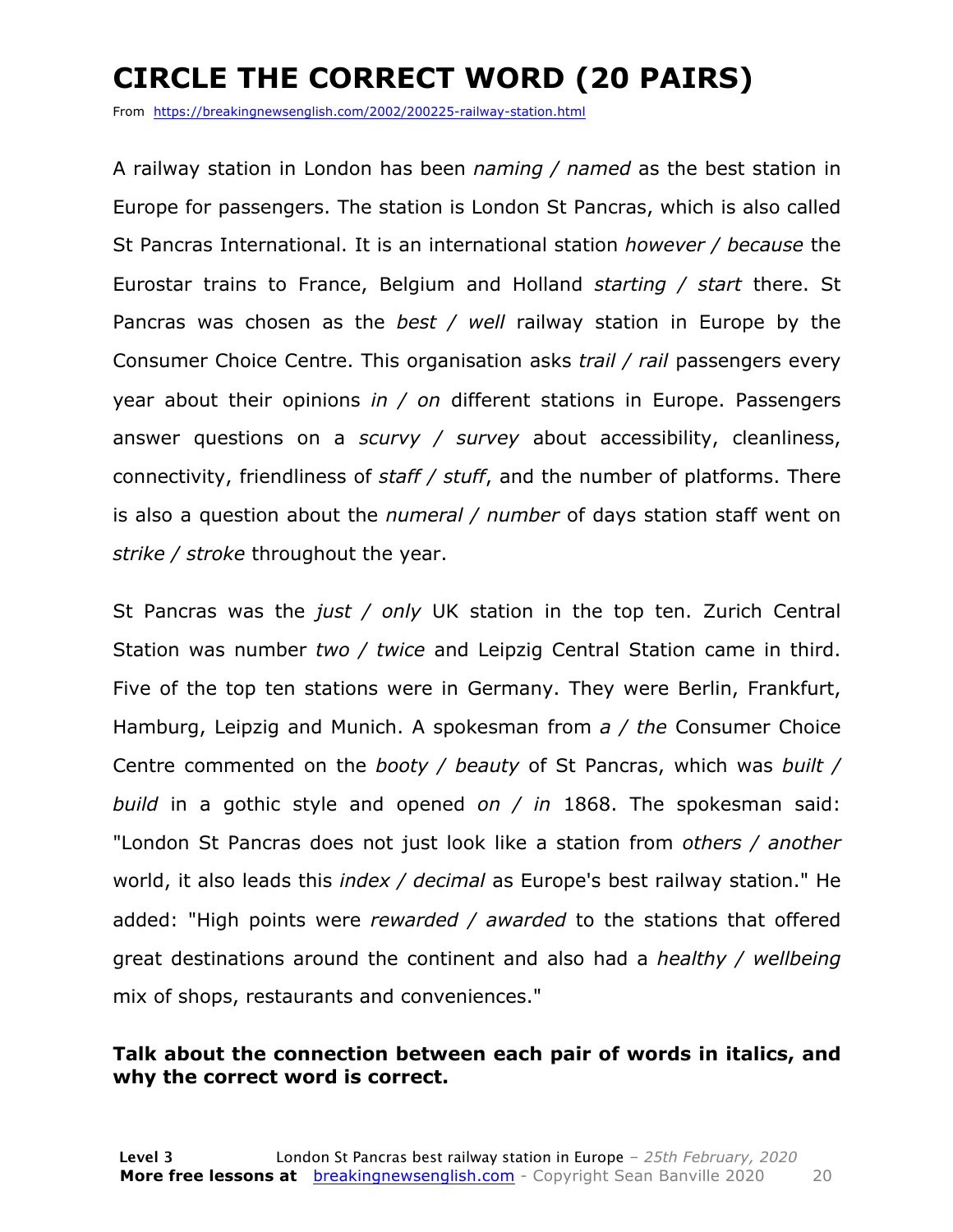### **INSERT THE VOWELS (a, e, i, o, u)**

From https://breakingnewsenglish.com/2002/200225-railway-station.html

A r\_ **\_** l w\_y s t\_t\_ **\_** n \_n L\_n d\_n h\_s b\_ **\_** n n\_m\_d \_s t h\_ b\_s t s t\_t\_ **\_** n \_n E\_r\_p\_ f\_r p\_s s\_n g\_r s . T h\_ s t\_t\_ **\_** n \_s L\_n d\_n S t P\_n c r\_s , w h\_c h \_s \_l s\_ c\_l l\_d S t P\_n c r\_s I n t\_r n\_t\_ **\_** n\_l . I t \_s \_n \_n t\_r n\_t\_ **\_** n\_l s t\_t\_ **\_** n b\_c\_ **\_** s\_ t h\_ E\_r\_s t\_r t r\_ **\_** n s t\_ F r\_n c\_, B\_l g\_ **\_** m \_n d H\_l l\_n d s t\_r t t h\_r\_. S t P\_n c r\_s w\_s c h\_s\_n \_s t h\_ b\_s t r\_ **\_**  l w\_y s t\_t\_ **\_** n \_n E\_r\_p\_ b y t h\_ C\_n s\_m\_r C h\_ **\_**  c\_ C\_n t r\_. T h\_s \_r g\_n\_s\_t\_ **\_** n \_s k s r\_ **\_** l p\_s s\_n g\_r s \_ v\_r y y\_ **\_** r \_b\_ **\_** t t h\_ **\_** r \_p\_n\_ **\_** n s \_n d\_f f\_r\_n t s t\_t\_ **\_** n s \_n E\_r\_p\_. P\_s s\_n g\_r s \_n s w\_r q \_ **\_** s t\_ **\_** n s \_n \_ s\_r v\_y \_b\_ **\_** t \_c c\_s s\_b\_l\_t y , c l \_ **\_** n l\_n\_s s , c\_n n\_c t\_v\_t y , f r\_ **\_** n d l\_n\_s s \_f s t\_f f , \_n d t h\_ n\_m b\_r \_f p l\_t f\_r m s . T h\_r\_ \_s \_l s\_ \_ q\_ **\_** s t\_ **\_** n \_b\_ **\_** t t h\_ n\_m b\_r \_f d\_y s s t\_t\_ **\_** n s t\_f f w\_n t \_n s t r\_k\_ t h r\_ **\_** g h\_ **\_** t t h\_  $y_{-}$   $r$  .

S t P\_n c r\_s w\_s t h\_ \_n l y U K s t\_t\_ **\_** n \_n t h\_ t \_p t\_n . Z\_r\_c h C\_n t r\_l S t\_t\_ **\_** n w\_s n\_m b\_r t w\_ \_n d L\_ **\_** p z\_g C\_n t r\_l S t\_t\_ **\_** n c\_m\_ \_n t h\_r d . F\_v\_ \_f t h\_ t\_p t\_n s t\_t\_ **\_** n s w\_r\_ \_n G\_r m\_n y . T h\_y w\_r\_ B\_r l\_n , F r\_n k f\_r t , H\_m b\_r g , L \_ **\_** p z\_g \_n d M\_n\_c h . A s p\_k\_s m\_n f r\_m t h\_ C\_n s\_m\_r C h\_ **\_** c\_ C\_n t r\_ c\_m m\_n t\_d \_n t h\_ b \_ **\_ \_** t y \_f S t P\_n c r\_s , w h\_c h w\_s b\_ **\_** l t \_n \_  $g_t$  h\_c styl\_ \_n d \_p\_n\_d \_n 1868. Th\_ sp\_k\_s m\_n s \_ **\_** d : " L\_n d\_n S t P\_n c r\_s d\_ **\_** s n\_t j\_s t l\_ **\_** k l\_k\_ \_ s t\_t\_ **\_** n f r\_m \_n\_t h\_r w\_r l d , \_t \_l s\_ l\_ **\_** d s t h\_s \_n d\_x \_s E\_r\_p\_' s b\_s t r\_ **\_** l w\_y s t\_t\_ **\_** n . " H\_ \_d d\_d : " H\_g h p\_ **\_** n t s w\_r\_ \_w\_r d\_d t\_ t h\_ s t\_t\_ **\_** n s t h\_t \_f f\_r\_d g r\_ **\_** t d\_s t\_n\_t\_ **\_** n s \_r\_ **\_** n d t h\_ c\_n t\_n\_n t \_n d \_l s\_ h\_d \_ h\_ **\_** l t h y m\_x \_f s h\_p s , r\_s t\_ **\_** r\_n t s \_n d c\_n v\_n\_ **\_** n c\_s . "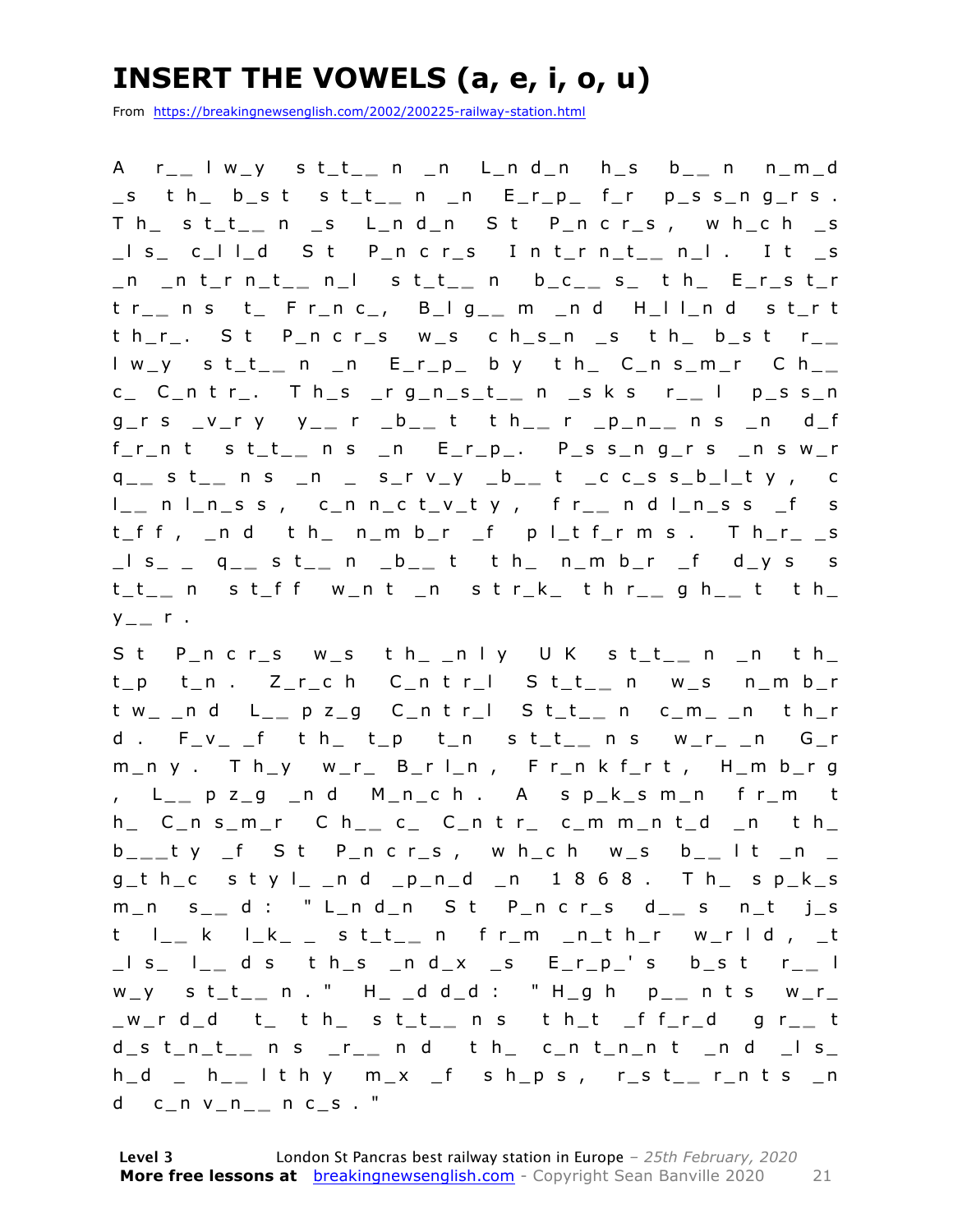#### **PUNCTUATE THE TEXT AND ADD CAPITALS**

From https://breakingnewsenglish.com/2002/200225-railway-station.html

a railway station in london has been named as the best station in europe for passengers. the station is london st pancras, which is also called st pancras international. it is an international station because the eurostar trains to france, belgium and holland start there. st pancras was chosen as the best railway station in europe by the consumer choice centre. this organisation asks rail passengers every year about their opinions on different stations in europe. passengers answer questions on a survey about accessibility, cleanliness, connectivity, friendliness of staff, and the number of platforms. there is also a question about the number of days station staff went on strike throughout the year.

st pancras was the only uk station in the top ten. zurich central station was number two and leipzig central station came in third. five of the top ten stations were in germany. they were berlin, frankfurt, hamburg, leipzig and munich. a spokesman from the consumer choice centre commented on the beauty of st pancras, which was built in a gothic style and opened in 1868. the spokesman said: "london st pancras does not just look like a station from another world, it also leads this index as europe's best railway station." he added: "high points were awarded to the stations that offered great destinations around the continent and also had a healthy mix of shops, restaurants and conveniences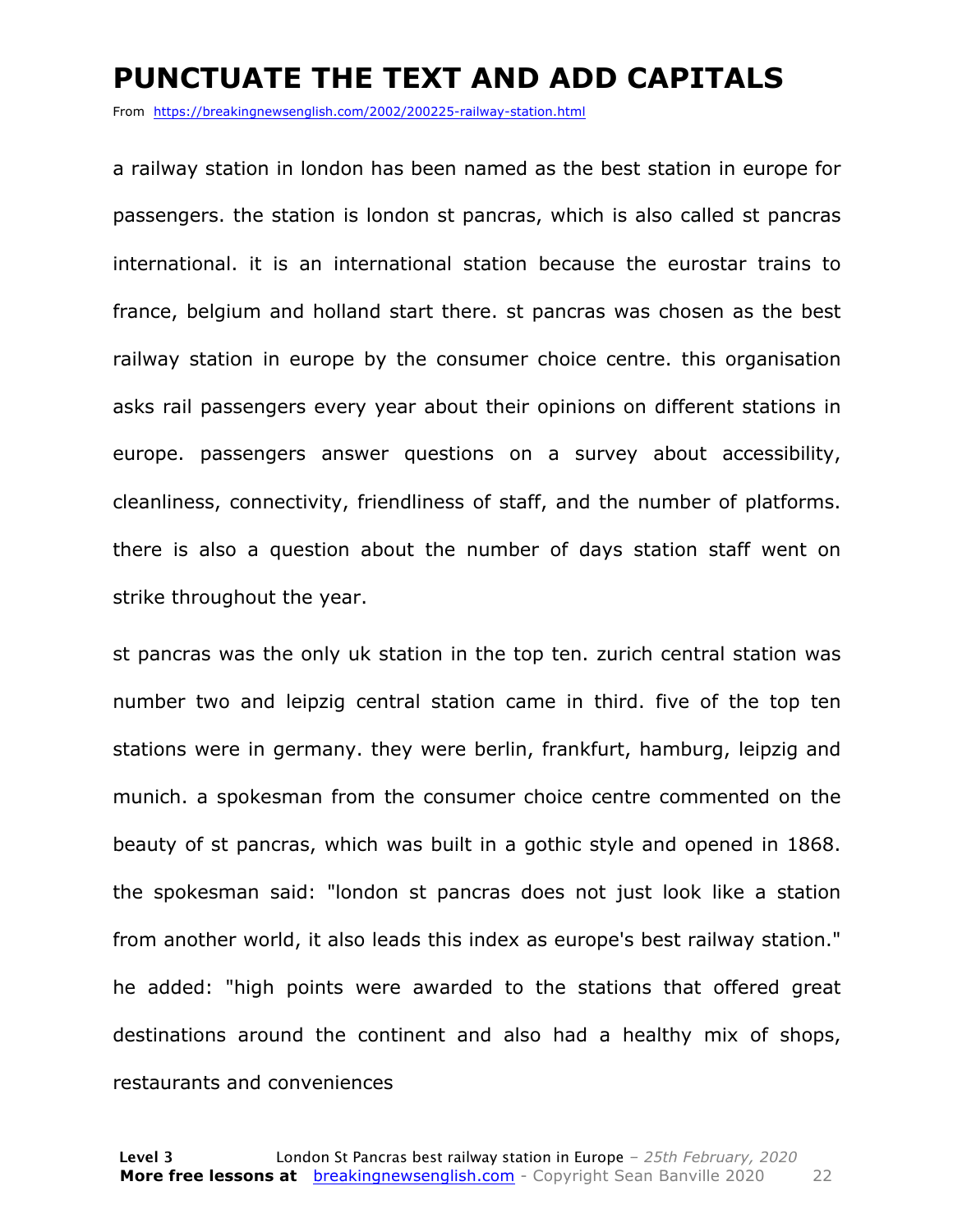### **PUT A SLASH ( / ) WHERE THE SPACES ARE**

From https://breakingnewsenglish.com/2002/200225-railway-station.html

ArailwaystationinLondonhasbeennamedasthebeststationinEuropef orpassengers.ThestationisLondonStPancras,whichisalsocalledStPa ncrasInternational.ItisaninternationalstationbecausetheEurostartr ainstoFrance,BelgiumandHollandstartthere.StPancraswaschosenas thebestrailwaystationinEuropebytheConsumerChoiceCentre.Thisor ganisationasksrailpassengerseveryyearabouttheiropinionsondiffer entstationsinEurope.Passengersanswerquestionsonasurveyabouta ccessibility,cleanliness,connectivity,friendlinessofstaff,andthenum berofplatforms.Thereisalsoaquestionaboutthenumberofdaysstation staffwentonstrikethroughouttheyear.StPancraswastheonlyUKstatio ninthetopten.ZurichCentralStationwasnumbertwoandLeipzigCentr alStationcameinthird.FiveofthetoptenstationswereinGermany.They wereBerlin,Frankfurt,Hamburg,LeipzigandMunich.Aspokesmanfro mtheConsumerChoiceCentrecommentedonthebeautyofStPancras, whichwasbuiltinagothicstyleandopenedin1868.Thespokesmansaid: "LondonStPancrasdoesnotjustlooklikeastationfromanotherworld,it alsoleadsthisindexasEurope'sbestrailwaystation."Headded:"Highpo intswereawardedtothestationsthatofferedgreatdestinationsaroundt hecontinentandalsohadahealthymixofshops,restaurantsandconven iences."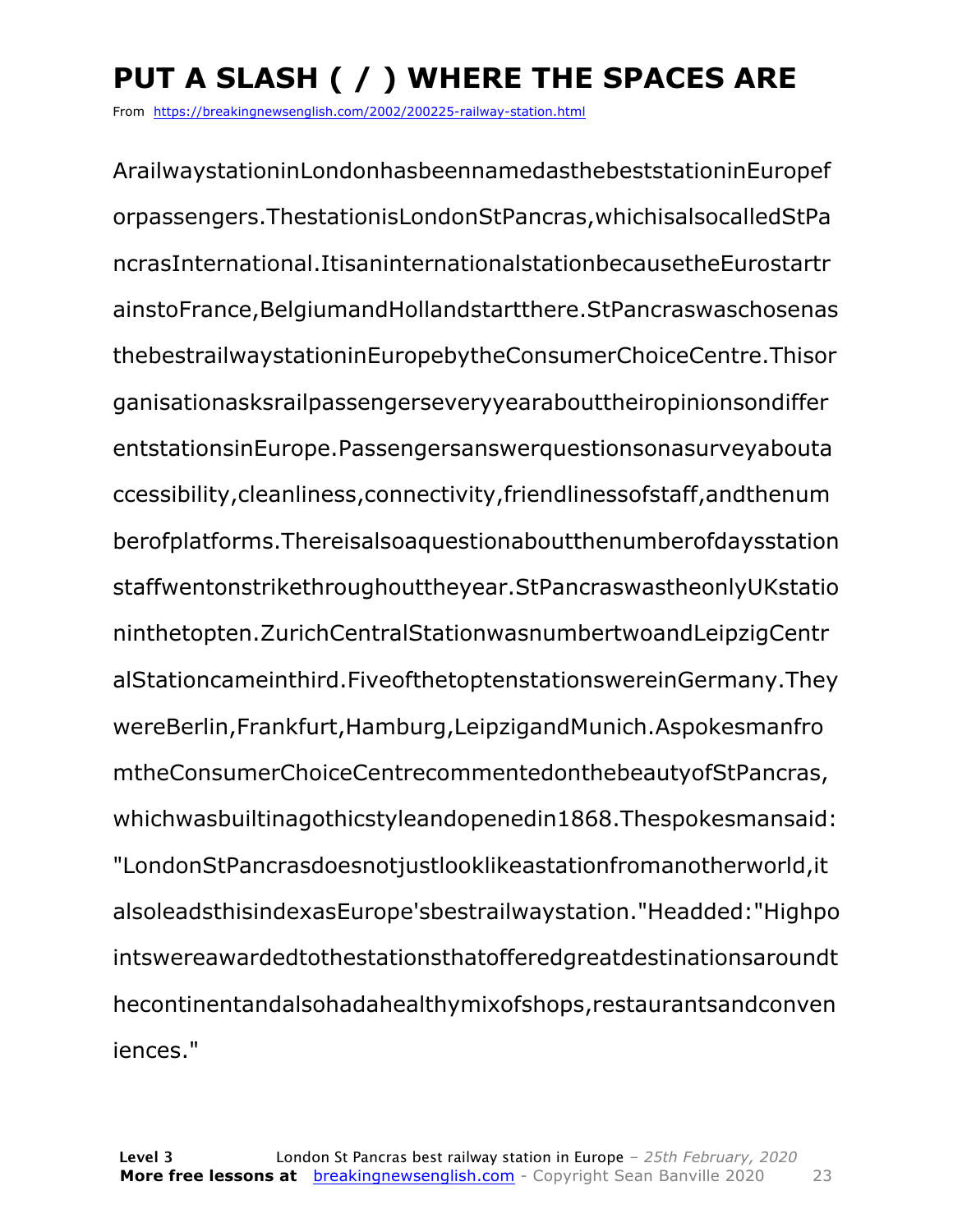### **FREE WRITING**

From https://breakingnewsenglish.com/2002/200225-railway-station.html

Write about railway stations for 10 minutes. Comment on your partner's paper.

|                          |  | _______                                                                                                                                                                                                                                                                                                                                                                                                                                                                              |
|--------------------------|--|--------------------------------------------------------------------------------------------------------------------------------------------------------------------------------------------------------------------------------------------------------------------------------------------------------------------------------------------------------------------------------------------------------------------------------------------------------------------------------------|
|                          |  |                                                                                                                                                                                                                                                                                                                                                                                                                                                                                      |
|                          |  | $\begin{tabular}{cccccc} \multicolumn{2}{c}{} & \multicolumn{2}{c}{} & \multicolumn{2}{c}{} & \multicolumn{2}{c}{} & \multicolumn{2}{c}{} & \multicolumn{2}{c}{} & \multicolumn{2}{c}{} & \multicolumn{2}{c}{} & \multicolumn{2}{c}{} & \multicolumn{2}{c}{} & \multicolumn{2}{c}{} & \multicolumn{2}{c}{} & \multicolumn{2}{c}{} & \multicolumn{2}{c}{} & \multicolumn{2}{c}{} & \multicolumn{2}{c}{} & \multicolumn{2}{c}{} & \multicolumn{2}{c}{} & \multicolumn{2}{c}{} & \mult$ |
|                          |  |                                                                                                                                                                                                                                                                                                                                                                                                                                                                                      |
| $\overline{\phantom{a}}$ |  | ________                                                                                                                                                                                                                                                                                                                                                                                                                                                                             |
|                          |  |                                                                                                                                                                                                                                                                                                                                                                                                                                                                                      |
|                          |  |                                                                                                                                                                                                                                                                                                                                                                                                                                                                                      |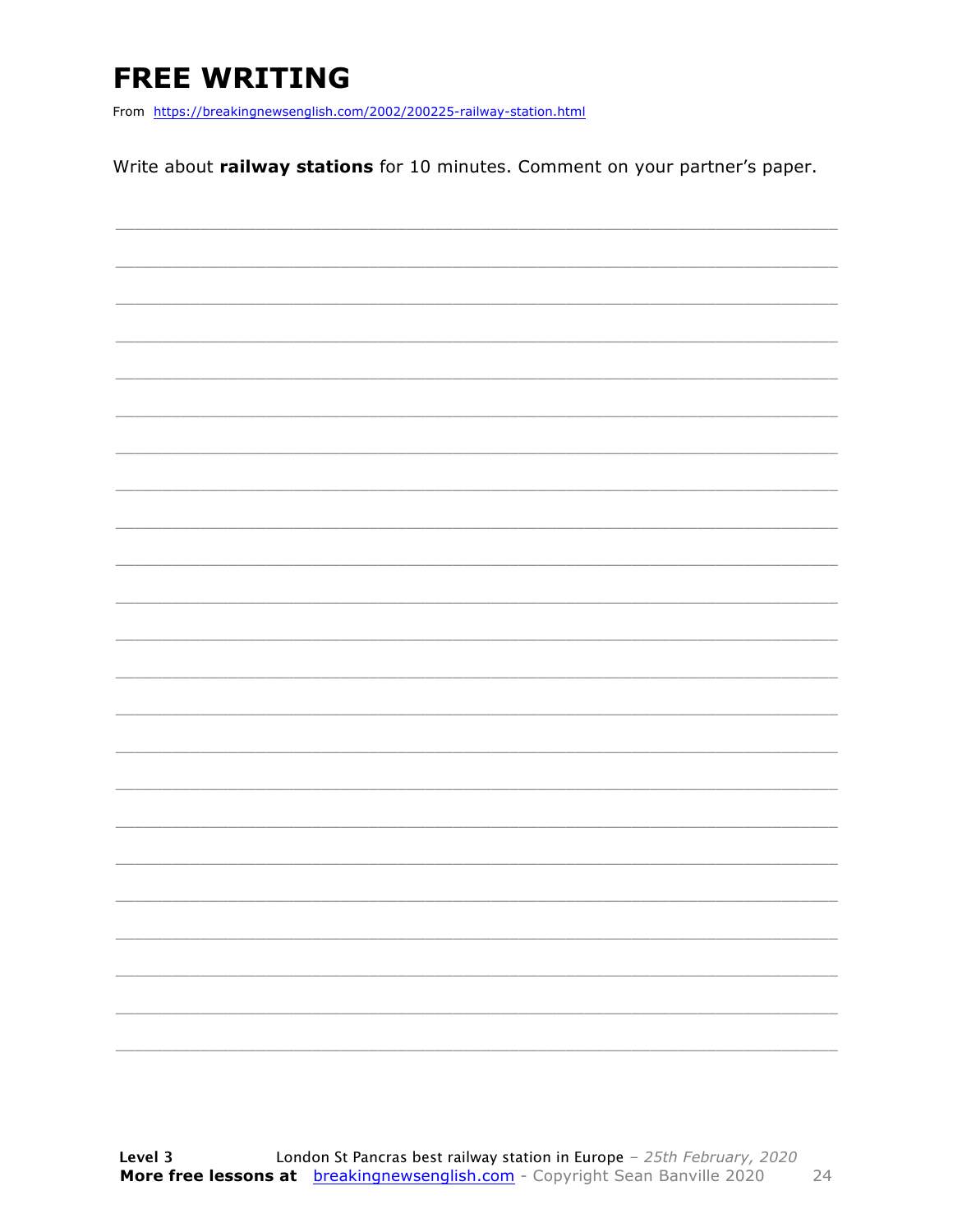### **ACADEMIC WRITING**

From https://breakingnewsenglish.com/2002/200225-railway-station.html

Rail is the best form of travel. Discuss.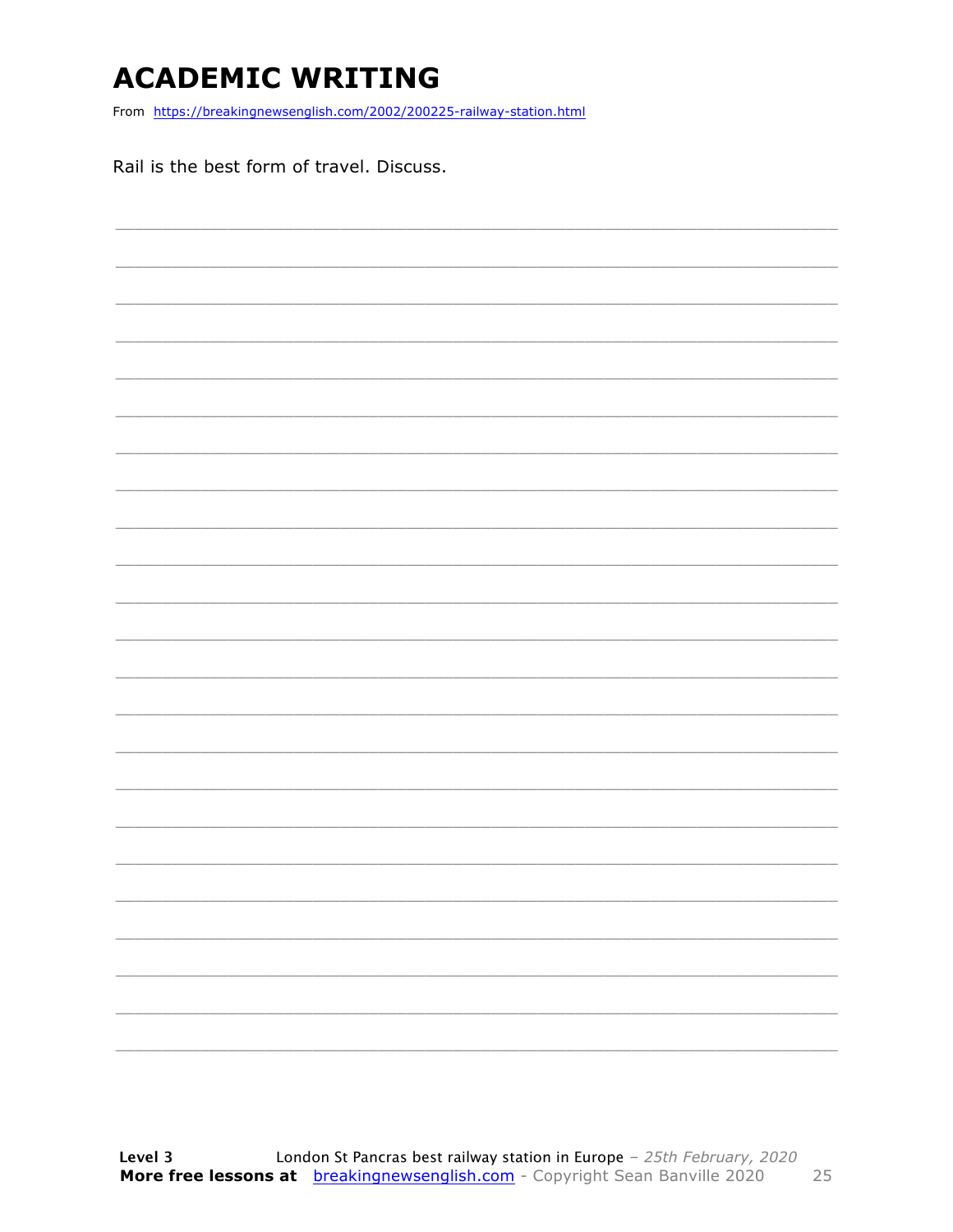#### **HOMEWORK**

**1. VOCABULARY EXTENSION:** Choose several of the words from the text. Use a dictionary or Google's search field (or another search engine) to build up more associations / collocations of each word.

**2. INTERNET:** Search the Internet and find out more about this news story. Share what you discover with your partner(s) in the next lesson.

**3. RAILWAY STATIONS:** Make a poster about railway stations. Show your work to your classmates in the next lesson. Did you all have similar things?

**4. UNDERGROUND:** Write a magazine article about moving all railway stations underground. Include imaginary interviews with people who are for and against this.

Read what you wrote to your classmates in the next lesson. Write down any new words and expressions you hear from your partner(s).

**5. WHAT HAPPENED NEXT?** Write a newspaper article about the next stage in this news story. Read what you wrote to your classmates in the next lesson. Give each other feedback on your articles.

**6. LETTER:** Write a letter to an expert on railway stations. Ask him/her three questions about them. Give him/her three of your opinions on the best railway station. Read your letter to your partner(s) in your next lesson. Your partner(s) will answer your questions.